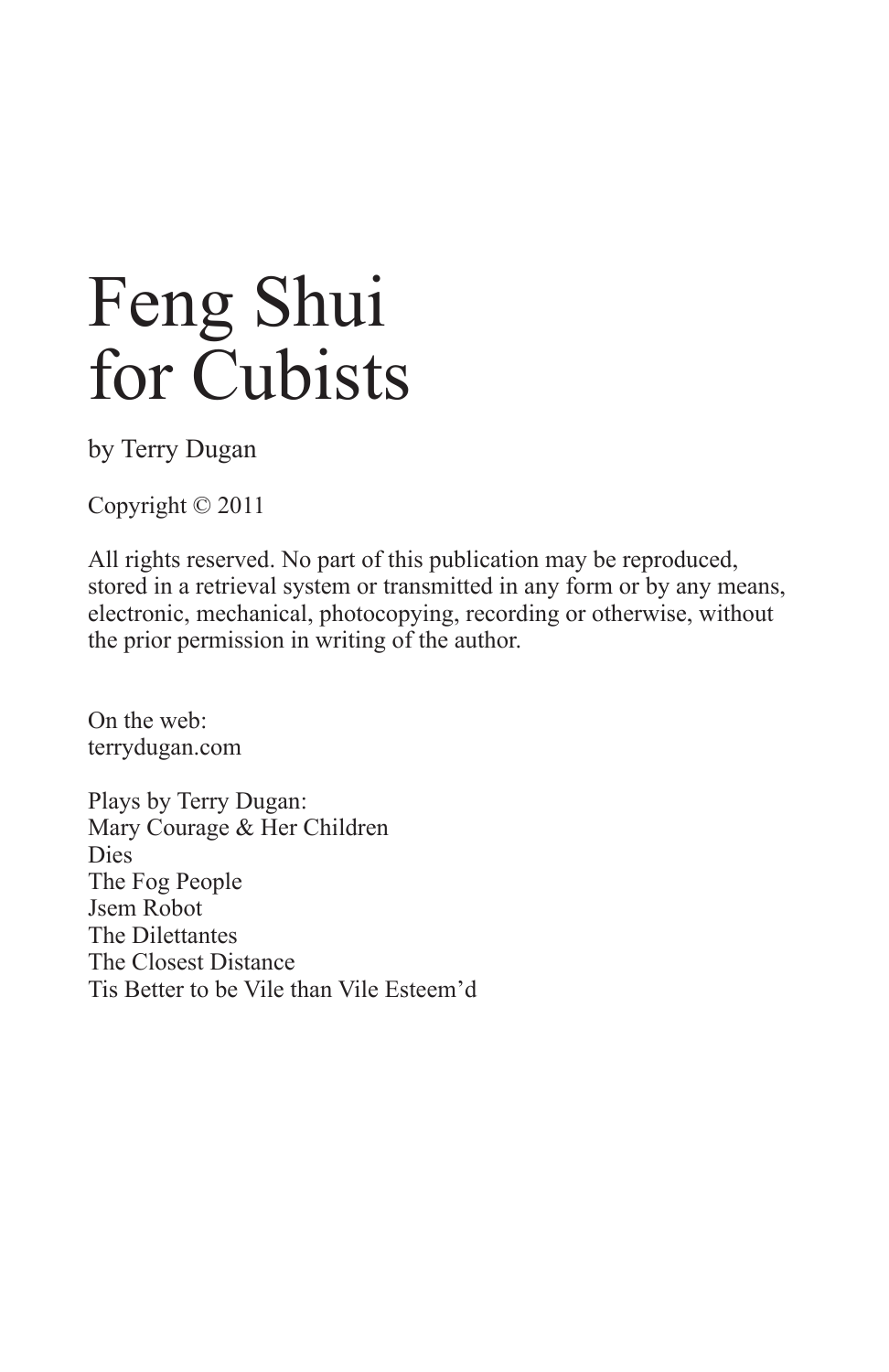# **Cast of characters**

TRUST, CEO of The Trust Corporation HLAVA, the head of advertising LEACH, the advertising manager PULATER, a senior copywriter McDONALDS, a senior copywriter COX, a junior copywriter GRUEN, a new copywriter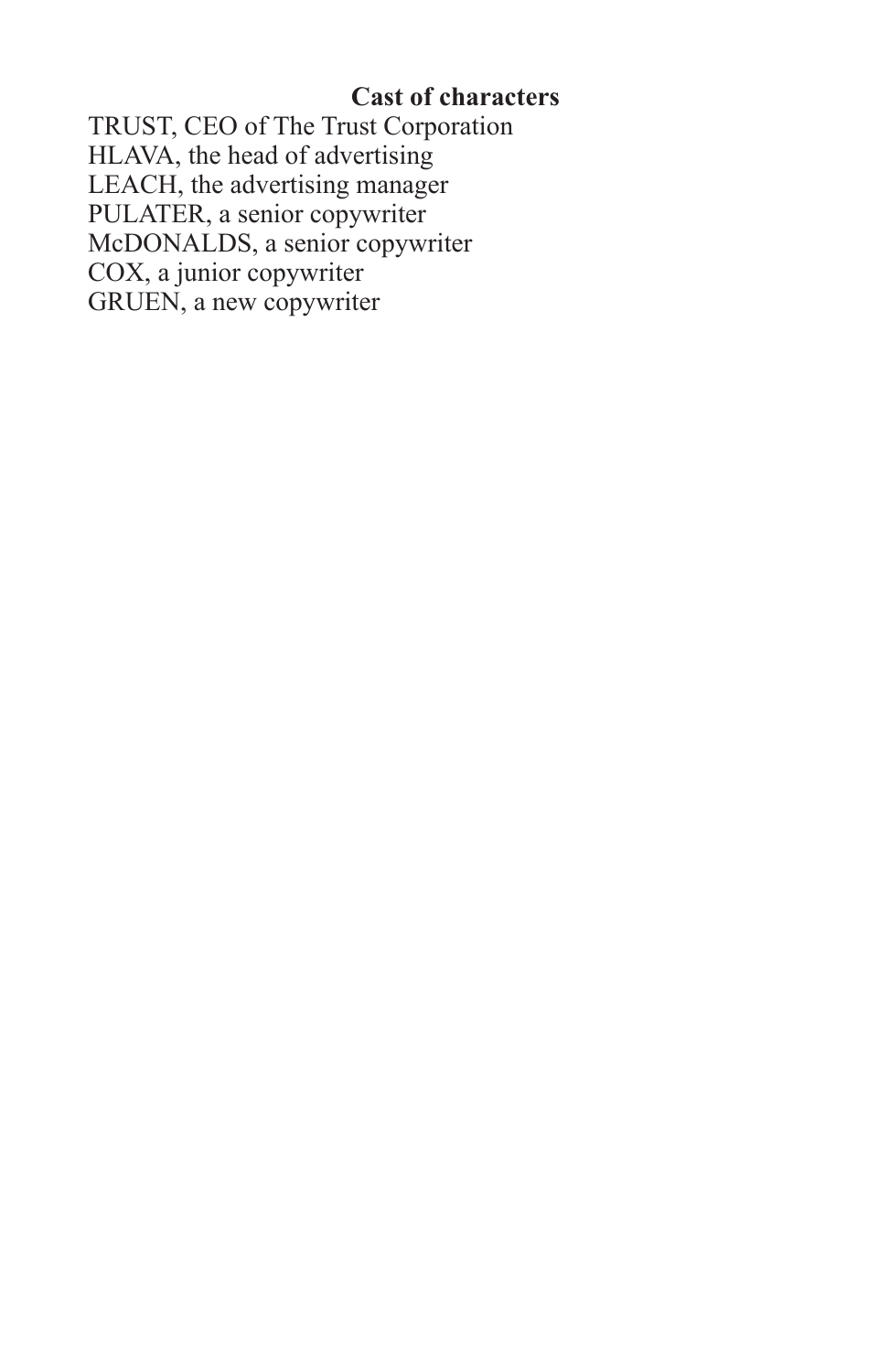| SCENE:   | An advertising office meeting room.                                                                                                                                             |
|----------|---------------------------------------------------------------------------------------------------------------------------------------------------------------------------------|
| AT RISE: | GRUEN is sitting at a table, taking part<br>in an orientation. COX, who has only a<br>middle finger on his left hand, is lecturing<br>him. There is a box sitting on the table. |

#### COX

…Advertising is bullshit. Marketing is bullshit!

 *(Pause. COX cackles and points at GRUEN with his middle fingers.)*

You believe me. You believe me.

 *(GRUEN shrugs his shoulders to agree without commitment. COX cackles again.)*

Oh, I am good! You can't escape my control! You should have seen the look on your face -- on your face! I made you believe that, even for a second, the possibility existed that marketing was bullshit, that advertising was bullshit. That one second is all I need to plant my seed. Give me 15 seconds … if I had 15 seconds, I'd show you one commercial: A good-looking man wearing a fashionable shirt walks down the street. He looks at the camera and says "Advertising works." Then BAM! A boy with a baseball bat swings and crushes his balls. The kid laughs as the man drops to the ground, inhaling in pain. As the boy smiles triumphant into the camera, a deep-voiced announcer says, "Advertising is bullshit!" as the words fill the screen. One second later, this young-looking 18-year-old blonde, dressed up in a pleasantly low-cut school uniform says with a smile, "Marketing is bullshit!" Boom! I have you; you don't know it yet, but I've got you. Later that night, my message subconsciously resurfaces at your weakest, most vulnerable moment: in bed, where you think you're safe, walled up in your palace. But you already let my Trojan horse inside your castle gate. When your subconscious takes over, the girl, the boy and the man climb out of that horse and replay their scenes in the theatre of your mind. The way she looks changes to be the way you want her to look; the boy and the

1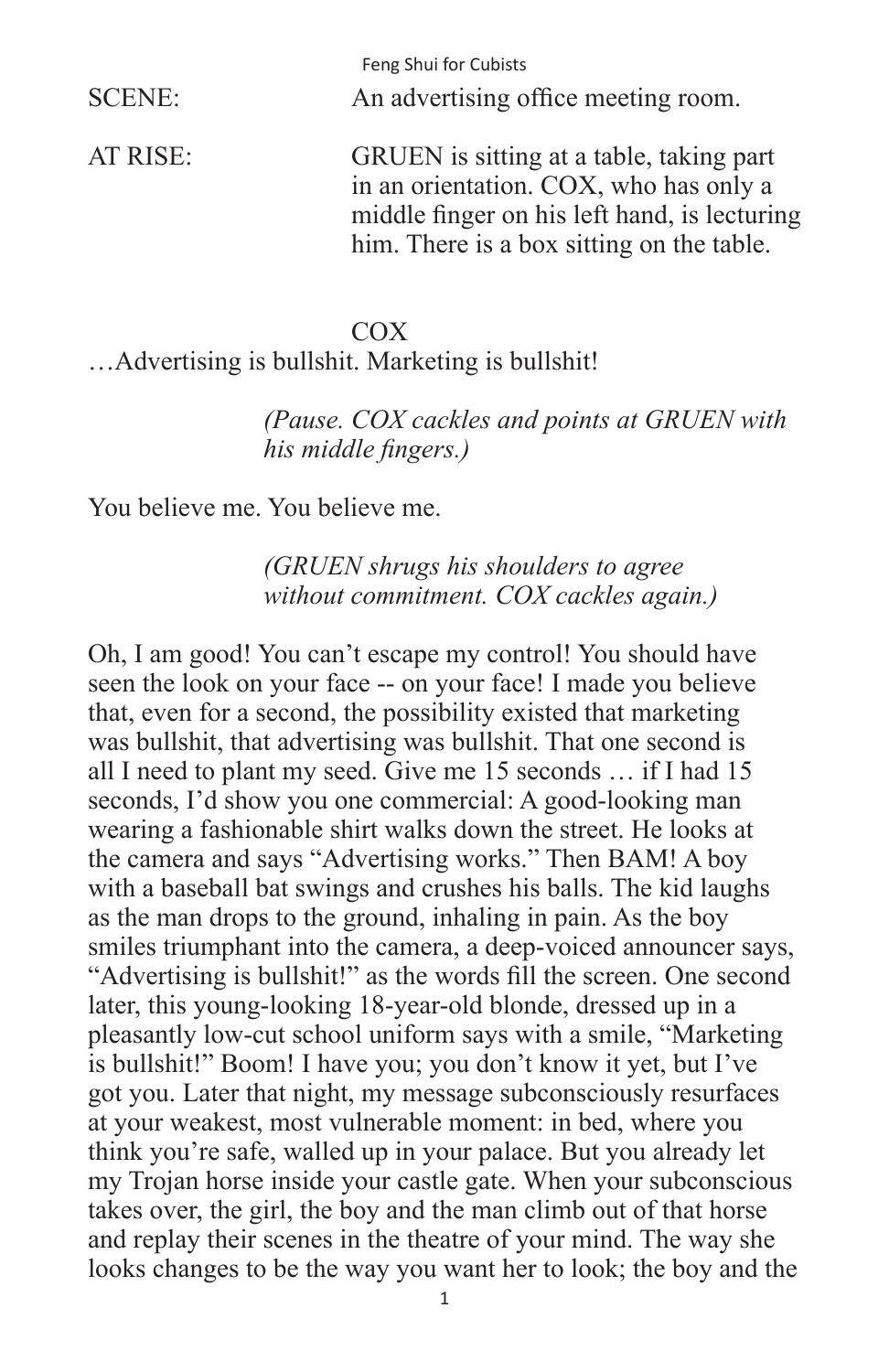## COX (cont.)

man go through similar motions that always result in those balls being the target of youthful wrath. Yet, one thing doesn't change: "Advertising is bullshit! Marketing is bullshit!" When you see a man in real life take one below the equator, you don't think about easing his comfort. You think about how "advertising is bullshit," and you laugh at him. When you see the girls in their uniforms get out of school, you think "marketing is bullshit," and you get hard. This is what I do, Gruen. I give people something to think about in their otherwise empty minds in their equally empty lives. All I need is a few seconds.

#### **GRUEN**

Advertising and marketing are bullshit.

#### COX

Jesus, Gruen, that's a stupid thing to say. I understand why you would say it because I made you believe it. I made you feel something that you cannot rationally decipher as a truth or a lie so you rely on your fallback emotion: trust. I gave you no reason not to trust me. I made you laugh. I made you sexually stir. My vision brought you at least momentary joy which only naturally occurs with your first bite of any given food. The marketers and advertisers: We're the reason why people smile, why civilization is civilized. We make you feel right, feel whole, like a part of something in this world. Without us, we'd live in a world of mass suicide, lower birth rates, eternal wars of attrition that have only one outcome: the end of humanity. My work helps ensure that man will endure another generation. Marketers have the most important jobs in the world.

#### **GRUEN**

I know.

## COX

Oh, I don't think you know.

GRUEN

Oh, I do know.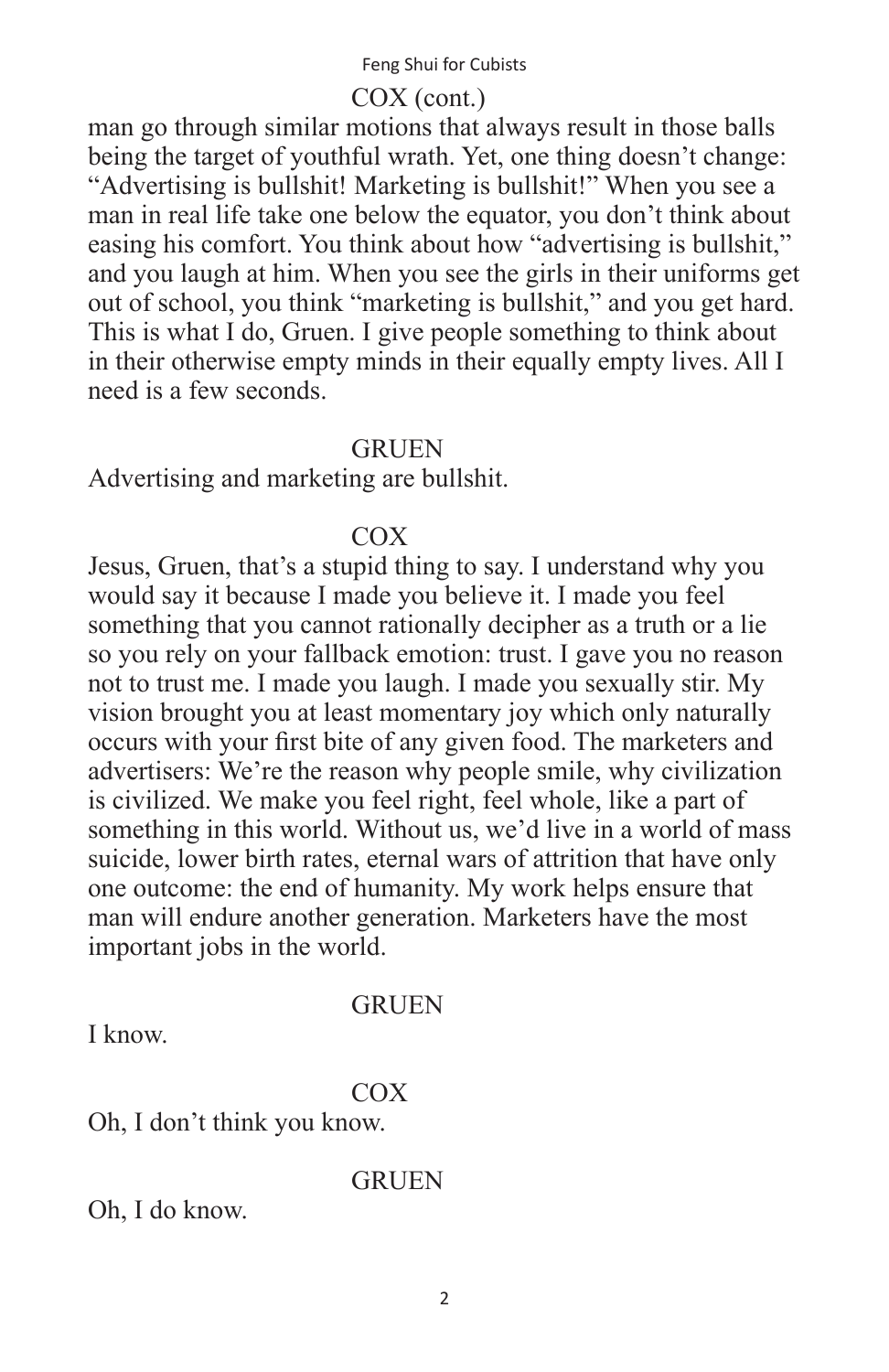#### COX

You couldn't possibly know.

## **GRUEN**

This is what I do. I'm good at it.

# COX *(laughs)*

I'm sure you think you're good, but let me tell you: Your middle-American, "Aw, shucks, will you buy this," style might sell a couple all-weather tires in that Podunk town you're from, that village. Maybe your tribe would even want to appoint you as chief because of your way with words and your ability to keep "great mountain lion" at bay. But you're not in Los Angeles anymore. This is New York City. This is where the future happens now, not three hours from now. This is where tourists come to see advertising, and without it, Times Square would be nothing more than another ring of hell. But at least we have it. In Los Angeles, you have some beat-up old sign that tells you that some place interesting is the other way.

#### GRUEN

Being myopic is a prerequisite for living in New York.

#### COX

If I knew what that word meant, I'd tell you you were wrong.

## **GRUEN**

You know "myopic"; you've heard people say it. Just like any word you don't know, it means what you think it means.

## COX

I'm sure I know what it means, then.

#### **GRUEN**

It's OK to be ignorant to words. That's what makes my campaigns so successful, like my famous Myopia campaign. To some people, myopia is a short-sighted mindset in people who can't see the sky for the buildings. But when Myopia, with a capital M, is the name I give to a refreshing, mostly corn-syrup-based fruit drink from a powdered concentrate, then it's a state of euphoria you enter when a drop of this liquid stings your tongue. "That's Myopia."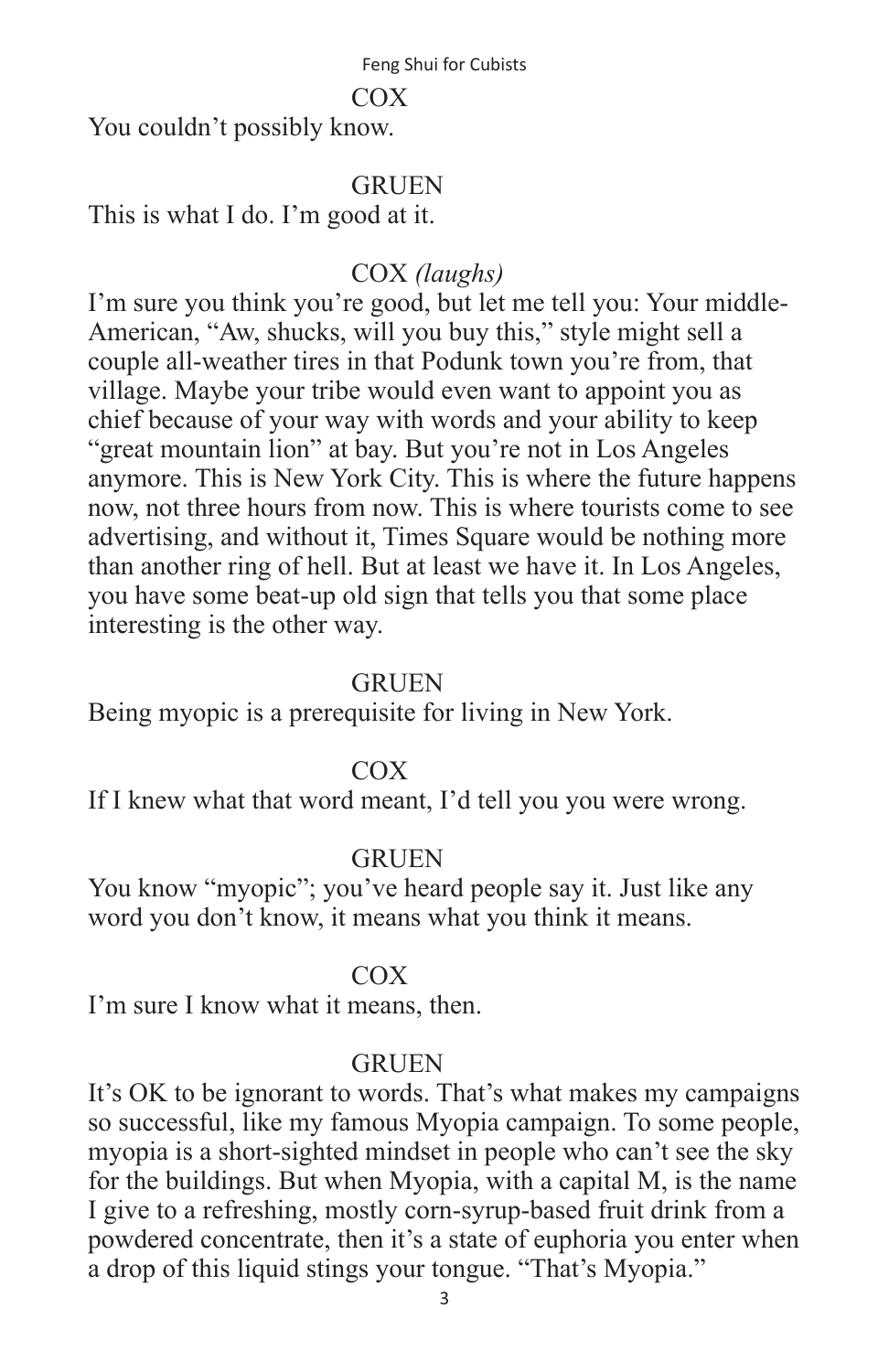Myopia.

#### GRUEN

Myopia.

#### COX

And I'm sure the brain power you invested in Myopia was well worth the two chickens and a goat that client traded you for it. In New York, people pay big money for big ideas, to subvert civilization; societal shifts don't happen by accident. They're carefully arranged and marketed, introduced to the public at a highly coordinated moment. This firm, we developed the concepts of sex tapes, HMOs, punitive damages, school shootings --

#### GRUEN

That's just not true.

#### COX

When you need to sell more guns, create an event that makes people think the government is going to take away all guns. Guns, bullets: they go flying off the shelves. The Y2K bug: that was us. Our client had so many warehouses of duct tape, you could have filled Rhode Island with them, now they're collecting dust in people's homes. So let me tell you, Huckleberry, your Myopia is nice, it's cute, it's fun, but people don't pay us the big bucks to come up with slogans and jingles. They pay us to change the world.

> *(McDONALDS enters. He is missing an arm.)*

#### McDONALDS

Good morning, idiot.

## *(McDONALDS and COX touch heads.)*

## COX

Good morning, sir.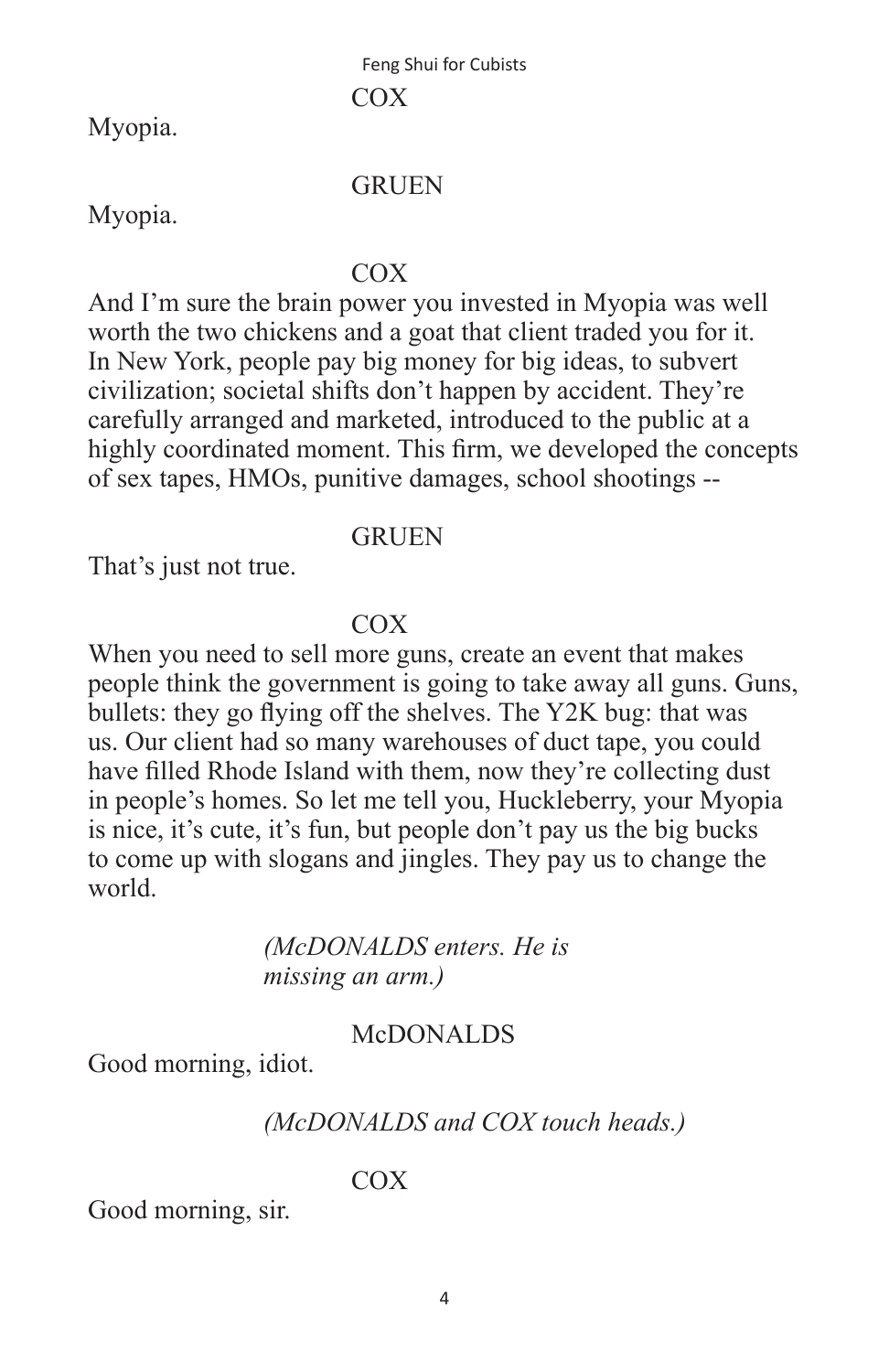#### McDONALDS

And you're the new kid from Los Francisco. I'm your boss, McDonalds.

## *(McDONALDS grabs GRUEN by the head, and they touch heads)*

## **GRUEN**

I thought he was my boss.

## McDONALDS

You are a hillbilly. If you can't recognize a turd when you see one, you won't even last a week in New York. Cox is the office afterbirth. Well, he was until you came. Congratulations on your promotion to second-worst copywriter in this agency.

## COX

Thank you, sir!

## *(They touch heads again.)*

## McDONALDS

So, I assume you're getting oriented here, Jim Bob, slowly getting to that point where you feel like you even have half a clue what we're about.

## **GRUEN**

I think it's pretty apparent.

## McDONALDS

I find it hard to believe anything is apparent to an inbred.

## **GRUEN**

You don't create advertising here. You're cultural anarchists, looking to destroy the status quo so that you can create your own status quo.

# McDONALDS

No, we create advertising here.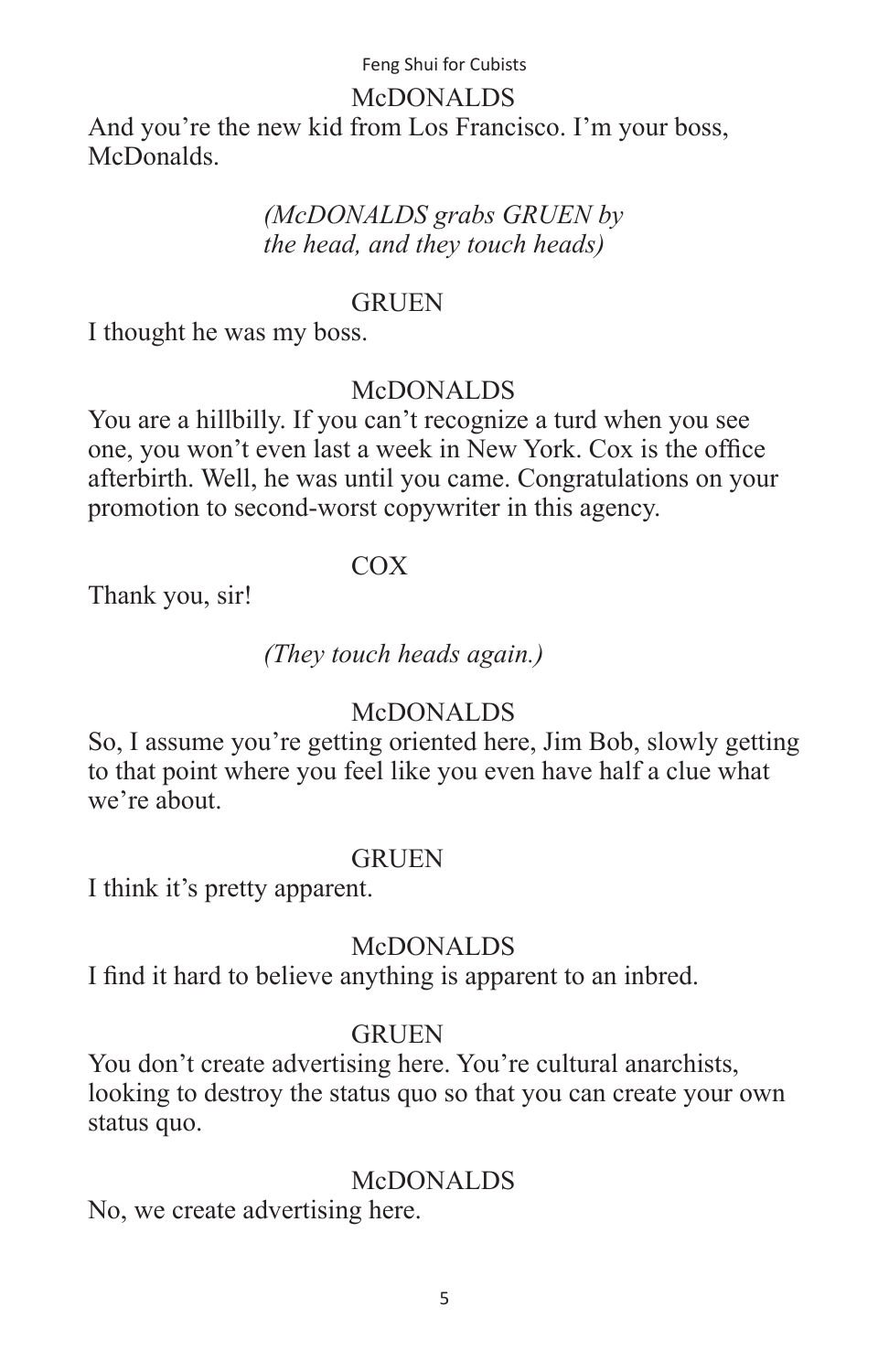#### COX

That's right.

# **McDONALDS**

We come up with slogans, catchy jungles and fun names for products no one wants to buy.

#### COX

Boy, you're stupid.

## McDONALDS

I thought you were the kid who created Myopia. That was one of the worst fruit-like drinks we've ever tasted, but not only did we try it a second time, we bought it again and again and hated it every time. We stock it in the vending machine in the lobby; everyone buys it and no one drinks it. I can't even begin to wonder where you got the impression that we were "cultural anarchists," whatever that means.

## **GRUEN**

From him.

# *(McDONALDS and COX laugh)*

# McDONALDS

Hey little boy, I have these magic beans. I would like to sell them to you.

## COX

Only if you take all my money in exchange for them.

## *(McDONALDS and COX laugh again.)*

## **GRUEN**

You'll note that Jack turned those magic beans into a goose that laid golden eggs, which turned out to be a pretty good trade for him.

## McDONALDS

That's right. I was just testing you.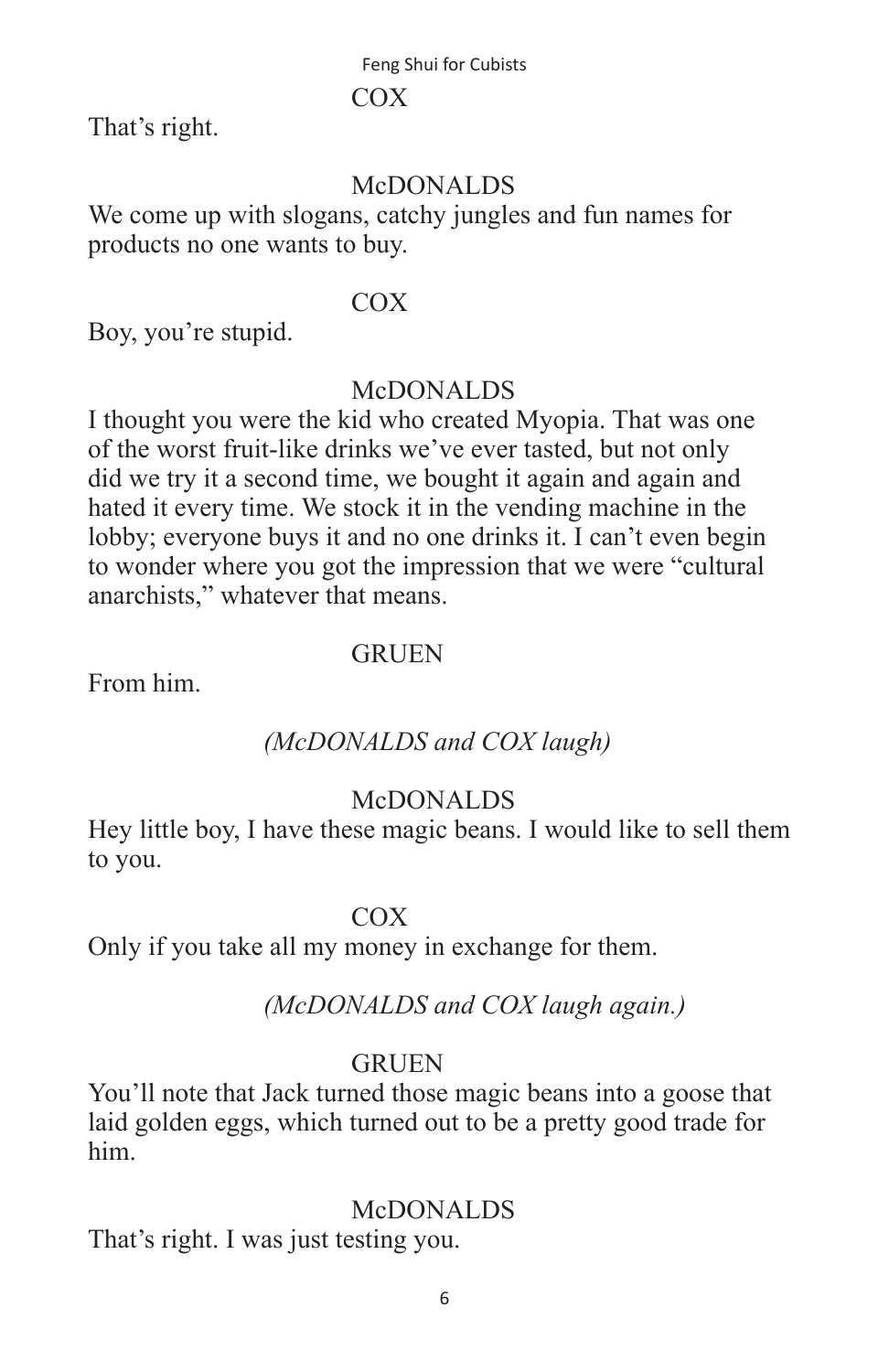#### GRUEN

Of course you were.

## **McDONALDS**

I'd like to tell you where that story came from.

## McDONALDS and COX

An ad agency.

## COX

There were a lot of discolored beans in the harvest that year, and they needed to find a way to sell them fast. The copywriter said, "Those beans aren't spoiled; they're magic." The rest is history.

# McDONALDS

But more importantly, the message that you take from the story is "buy things." Take a chance. We give something a good name, an interesting backstory, talking points to tell people why they need it, and people buy it because sometimes their purchase leads to a golden goose. That one ticket could win you the lottery. That drink called Myopia could make me feel different about myself. It's because of the name. A name creates irrational desire.

## **GRUEN**

All desire is irrational.

## McDONALDS

Whoa! Listen to you go. Put a few thousand more of those together, and you can write a book about how clever you think you are.

## **GRUEN**

That's exactly what I'm going to do.

# McDONALDS

That's a new one: a copywriter wants to write books.

# COX

Real original.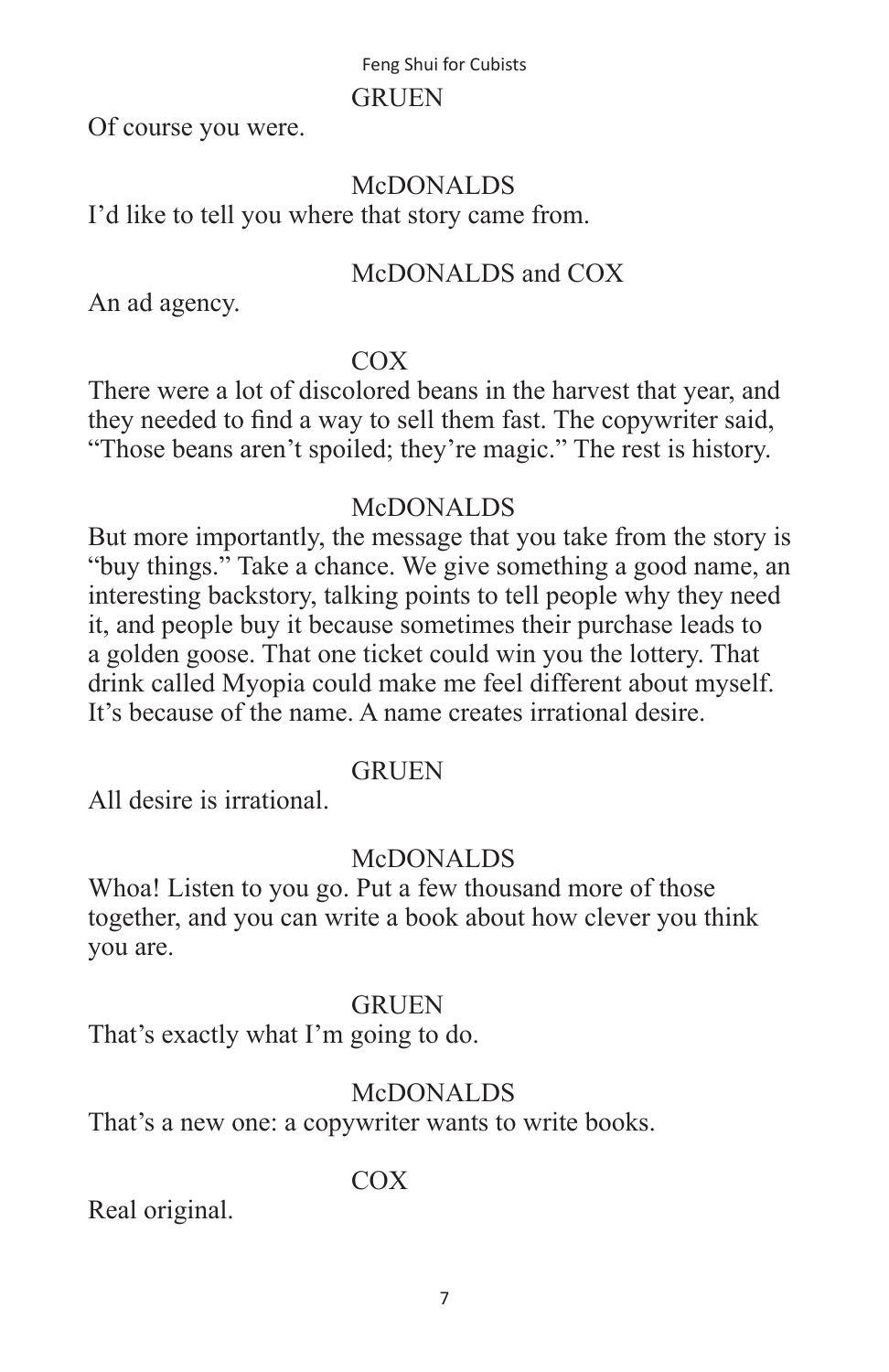#### GRUEN

I'll spit out a couple genius ad campaigns, make the big money I was promised, and move to Brazil and live like a king as I finish my novels.

# *(McDONALDS and COX laugh)*

Laugh at me if you want, if you're jealous.

## McDONALDS

We're laughing at you.

## GRUEN

I have a plan.

## COX

Oh, he has a plan.

## McDONALDS *(still laughing)*

It's good to have a plan.

## **GRUEN**

It's a good plan. My future is mapped out.

# McDONALDS

"One day do what I really want to do in life." Really sounds like a plan.

## **GRUEN**

I think you're just jealous of my plan.

## McDONALDS

I just don't think your plan will work. It lacks commitment. At this point, it sounds like you don't know what you're committed to. It's not your silly book writing because you're here, and it's not money because you're talking about this silly book writing. Commitment -- not talent, not luck -- is how a man gets what he wants.

## COX

You don't know what you want.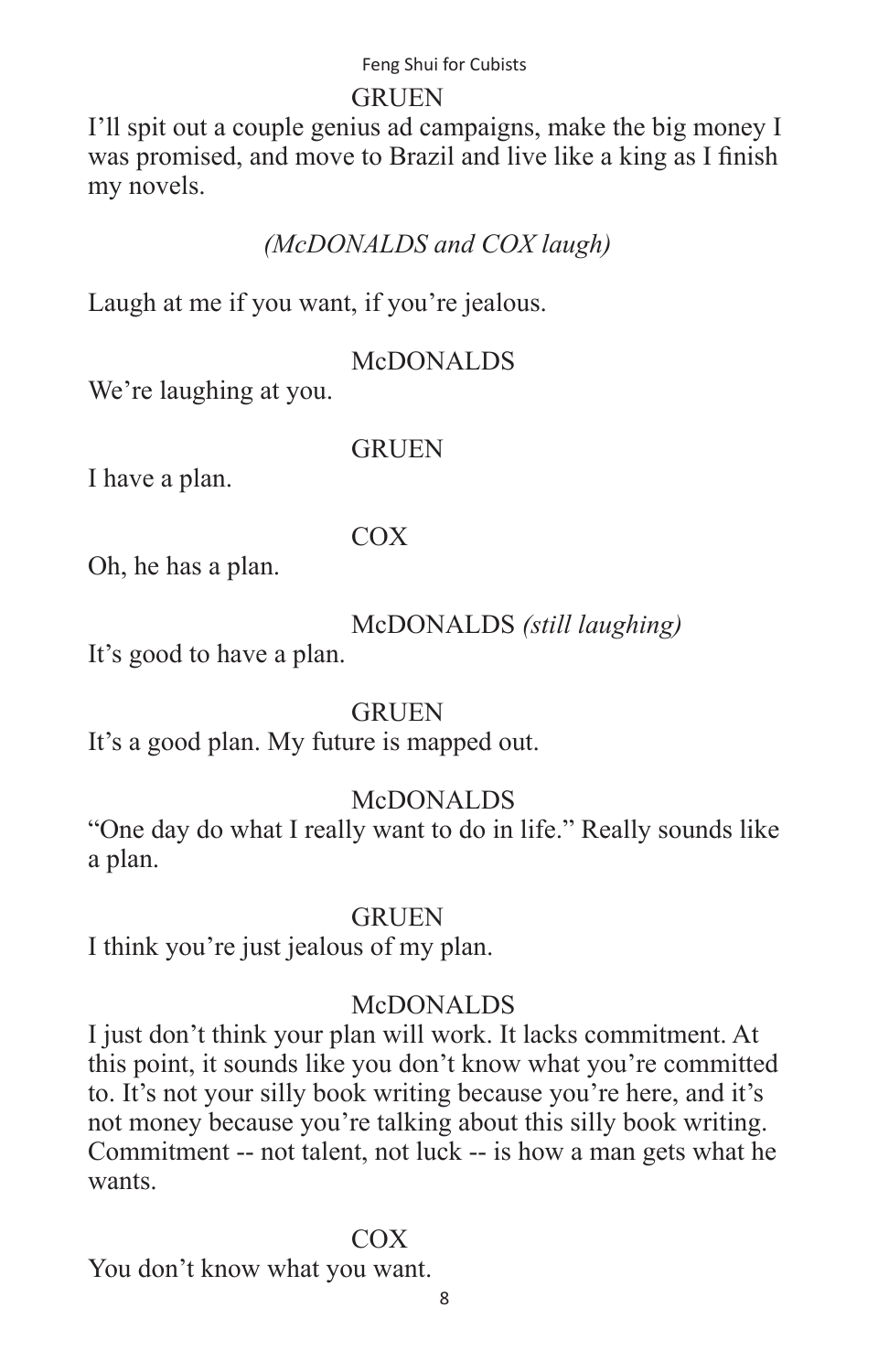#### McDONALDS

You don't know what you want.

#### **GRUEN**

I know what I can do, and I do it.

## McDONALDS

You're committed to doing what you're doing at any given moment.

#### **GRUEN**

It's gotten me this far.

## **McDONALDS**

Hold that thought . . . until you've actually gone somewhere.

## **GRUEN**

I get it. This is another subversive motivational technique. Cutting me down, questioning my commitment to put into my work that extra 10% that doesn't exist.

## COX

We came up with that, too.

## McDONALDS

No, no. I'm just trying to get to know you so I can find a way to keep you from failing at your job, which, according to your plan, is really a way for me to help you write books. Unlike you,  $\Gamma$ m trying to develop a real plan and discover something redeeming about you.

#### **GRUEN**

I'm here because I'm good with words.

## McDONALDS

My gut tells me you won't be able to deliver when everything's on the line. Myopia is fun. It's cute. It's nice. But here, we can convince you that the ability to talk to another person is the least important aspect of your mobile phone. Here, we will convince people that implanting GPS chips in their heads is an essential part of life, then we'll tell their brains that if they turn right there's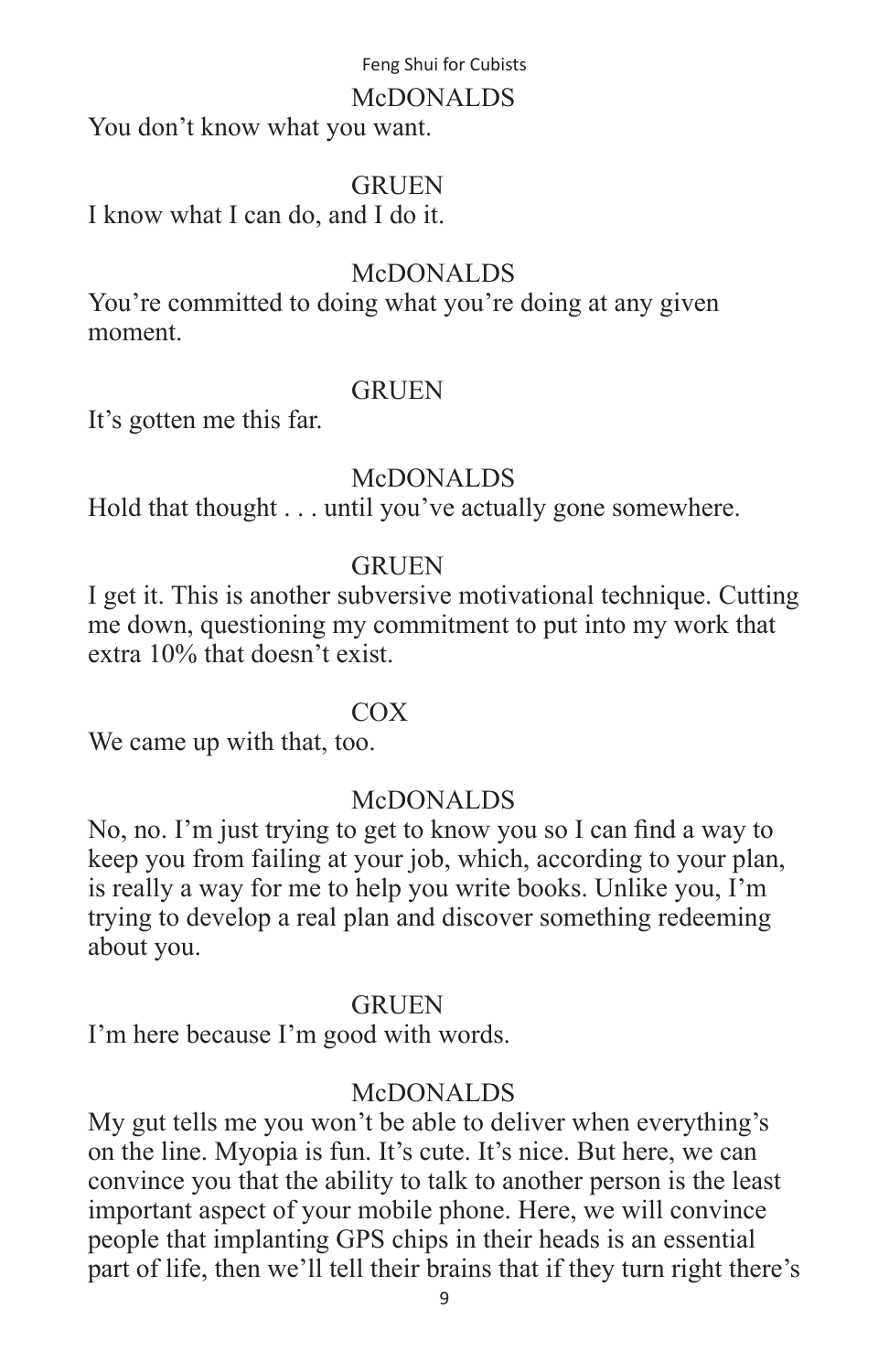#### McDONALDS (cont.)

a 50% discount on \$1,000 worth of goods. We'll do it through a jingle. We'll do it through a catch phrase, a slogan. If you want a taste of that, you got to show commitment. You can't be noncommittal when you need to convince people that things made in China are American. It will fuck your chi!

#### COX

Fuck it straight up.

#### McDONALDS

You got to go all in. People want to be led. They want to be told what to do in an individual way. And they, in turn, want you to know that they've done what you said. That they're good. You can't do that when you're sitting on a fence. Your words will sound disingenuous. Doesn't matter how good with words you think you are. They might sound good in your head where your little book is trapped, but words never come out the way you think you say them.

#### **COX**

I'm sure those love scenes in your romance novel won't sound like they were written by a chronic masturbator. Not at all.

#### **GRUEN**

I don't write that trash. I write about things that are real.

## McDONALDS

Sounds impressive. Reality. We would love to hear what your impressive real novel is about, if you would share.

#### **GRUEN**

My book is about rushes to judgment, society's secrets and the falsehood of second chances.

## COX

I fell asleep already.

## **GRUEN**

The main character is an effeminate kindergarten sex therapist who is accused of raping and beating a boy, putting him in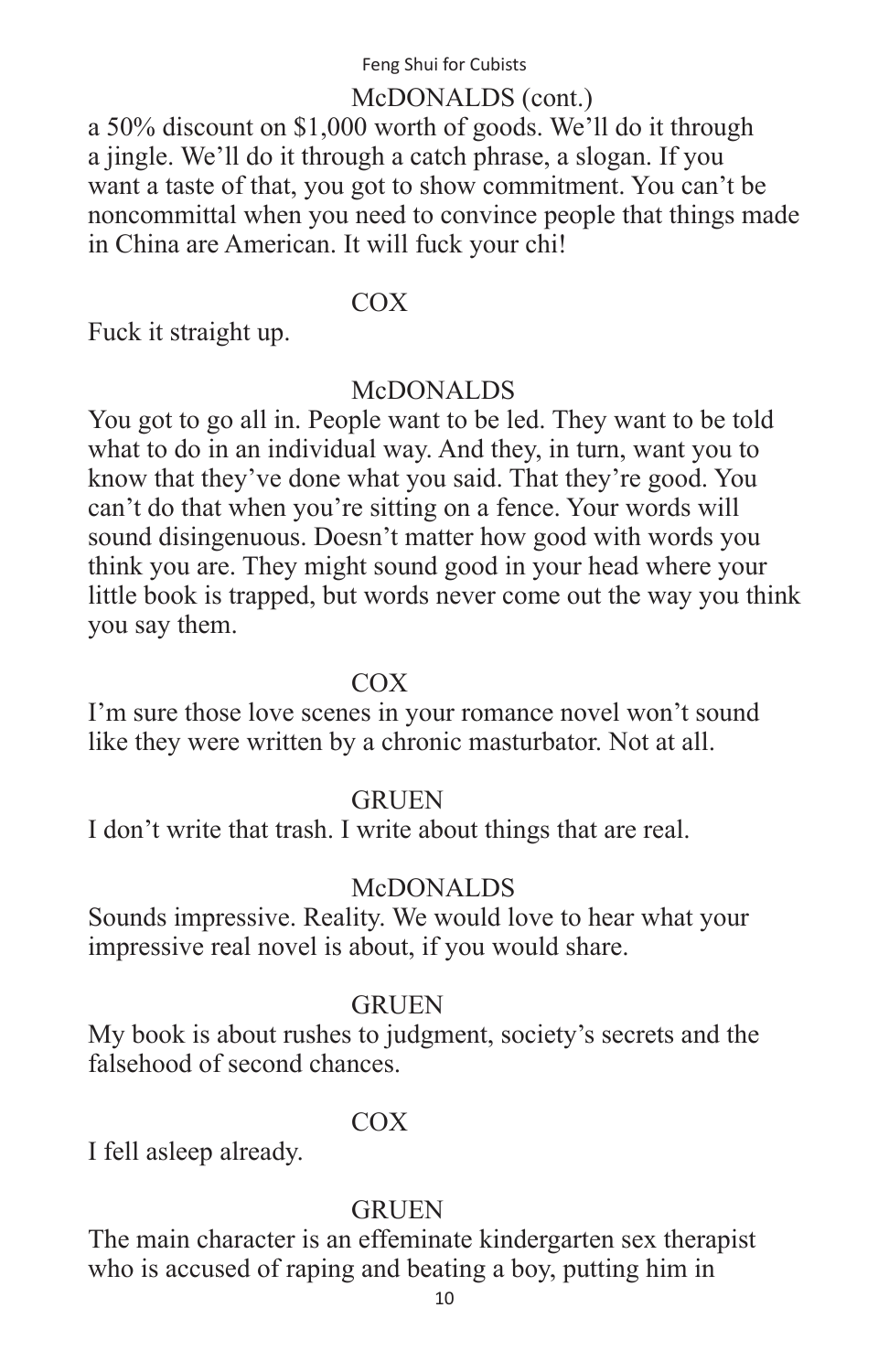## GRUEN *(Cont.)*

a coma. But the true perpetrator is the principal's mentally handicapped son, who works as a maintenance man at the school.

#### COX

So you're going for that pedophile market. Aggressive.

## McDONALDS

It's a bigger market than you think.

## COX

That's a good market.

#### **GRUEN**

Mock me now, but once it's published, everyone will be talking about it.

#### McDONALDS

Listen, there are things in life that we're good at and things in life that we do. If you were good at writing books, someone would have already given you money to do it. You standing here and talking about someone you're not insults me, like you think this very high paying job doing this noble profession – advertising – is second-rate. That I am second-rate because I want to be here instead of writing books. Fact is, this is the best place for a writer to be. We give you a chance to have your writing read all around the world, but you've got to get committed. You can't market through your irony and cynicism. You have to market HOPE, sell a better life because as far as we know, it can happen. You will be happier, safer, more secure, sexier, desired. Bodies are sexy. Confidence is salesmanship. People don't want smart-ass; they want hope. We give them hope. That is our magic, our order. Our hope is this mysterious spirit that blows through the Internet, through TV, on newsprint, on billboards, on trains and busses, over the airwaves, in mediums that haven't been invented yet. Hope is life. We give people a chance to be reborn.

## **GRUEN**

Marketing is not the work of gods.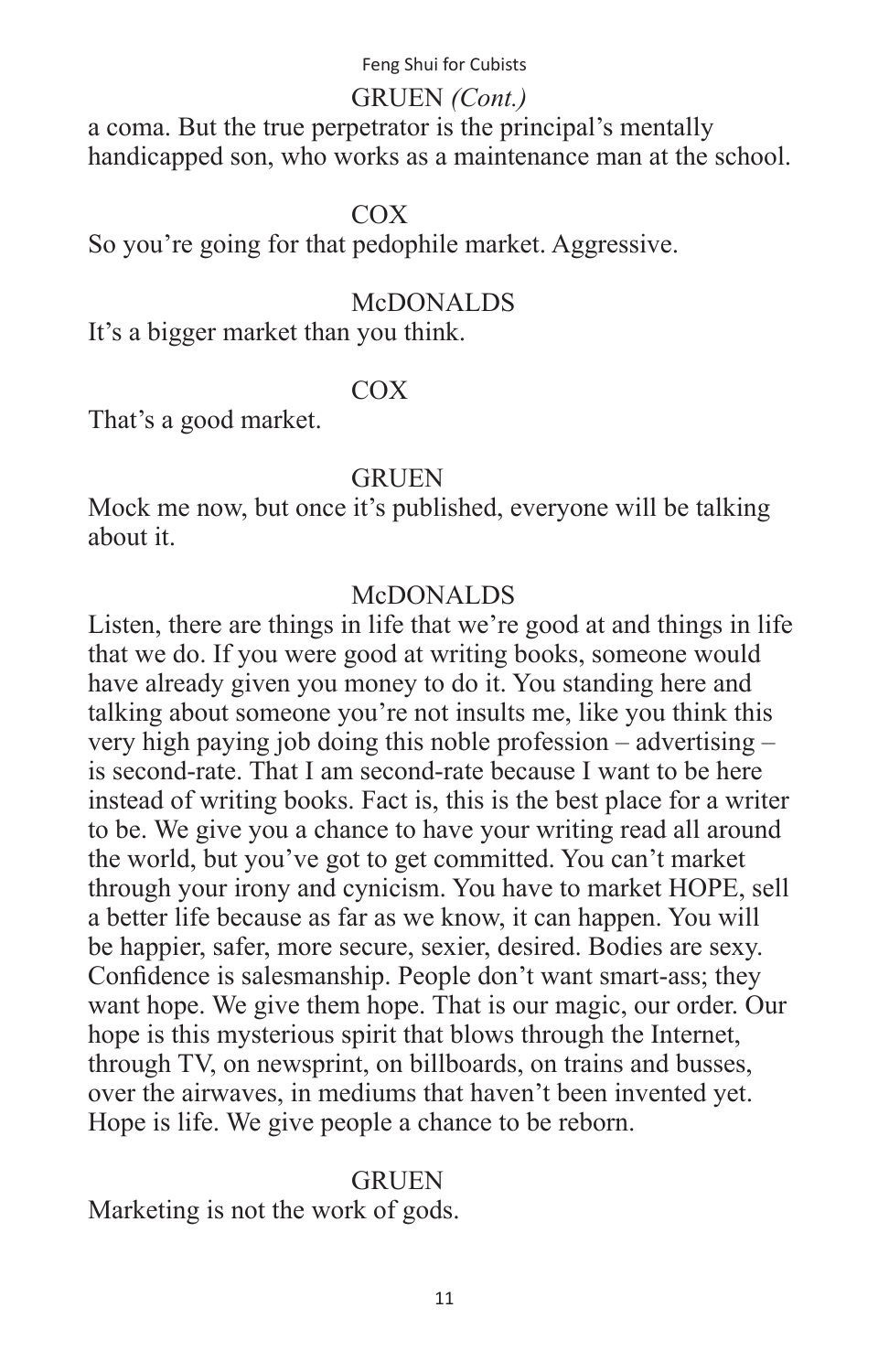#### McDONALDS

Funny thing about god. Marketing created God and Jesus, Muhammad, Krishna, Buddah. Not god but God, with a big G to protect our brand recognition. These prophets, these deities, without marketing are footnotes in a long, long line of history. The apostle Paul wasn't the first marketer, but he was damn good at it. He even changed his name from Saul to more effectively market his ideals, to become one with what he was marketing and fully engulf himself in his product. That is commitment.

> *(The sound of a siren from someone's mouth comes from off-stage. LEACH, who is confined to a wheelchair, wheels himself on-stage. His legs are cut off at the knees.)*

#### LEACH

Grand Entrance!

#### *(COX and McDONALDS touch their heads to his.)*

Show me the very best!

 *(COX and McDONALDS make jerking movements with their necks to tell GRUEN to move toward LEACH. GRUEN gradually shuffles to him.)*

Give It To Me!

 *(LEACH points at his own head.)*

Come On Baby!

 *(GRUEN and LEACH touch heads. COX and McDONALDS make clicking/clomping sounds with their mouths to simulate clapping.)*

Simplify your life! McDonalds, Cox: You deserve a break today!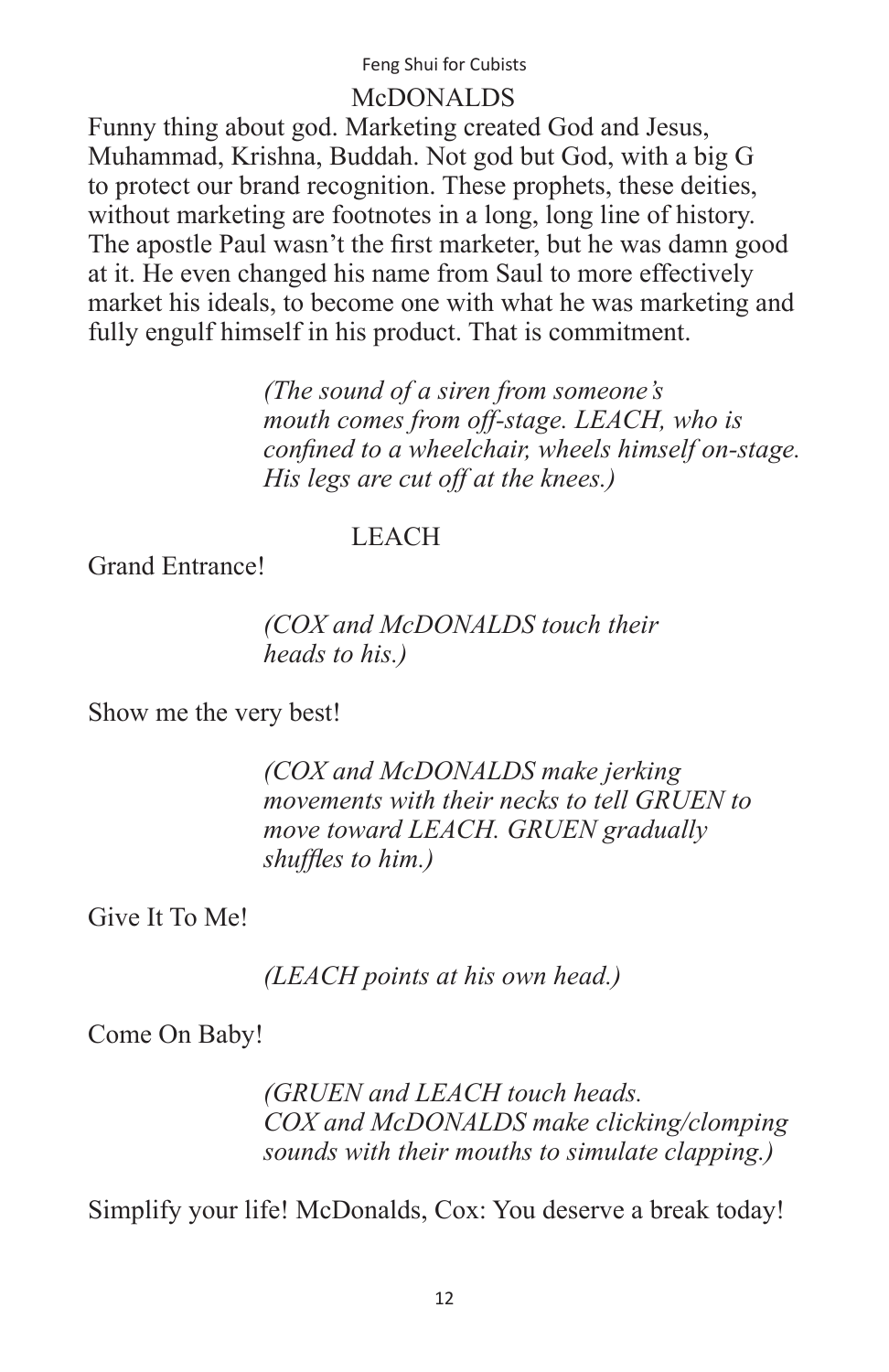#### McDONALDS

Thank you, Mr. Leach

#### COX

Yes, thank you, Mr. Leach.

# LEACH

Say It Proud!

# McDONALDS and COX

Yes!

# LEACH

Gruen: Care enough to send the very best!

## *(GRUEN pauses, is confused)*

# McDONALDS

Greet a man when he comes into the room. Touch your head with his. Develop a bond with those superior to you.

## LEACH

Find yourself by helping others!

## **GRUEN**

Sorry, Mr. Leach

## *(LEACH waits for more sentiment.)*

Very sorry, Mr. Leach.

## *(LEACH still waits, in getting disappointed.)*

## COX

Yes, Mr. Leach. Yes.

## **GRUEN**

Yes. I mean, yes, Mr. Leach.

## LEACH

A child's smile will brighten your day! Where's The Beef!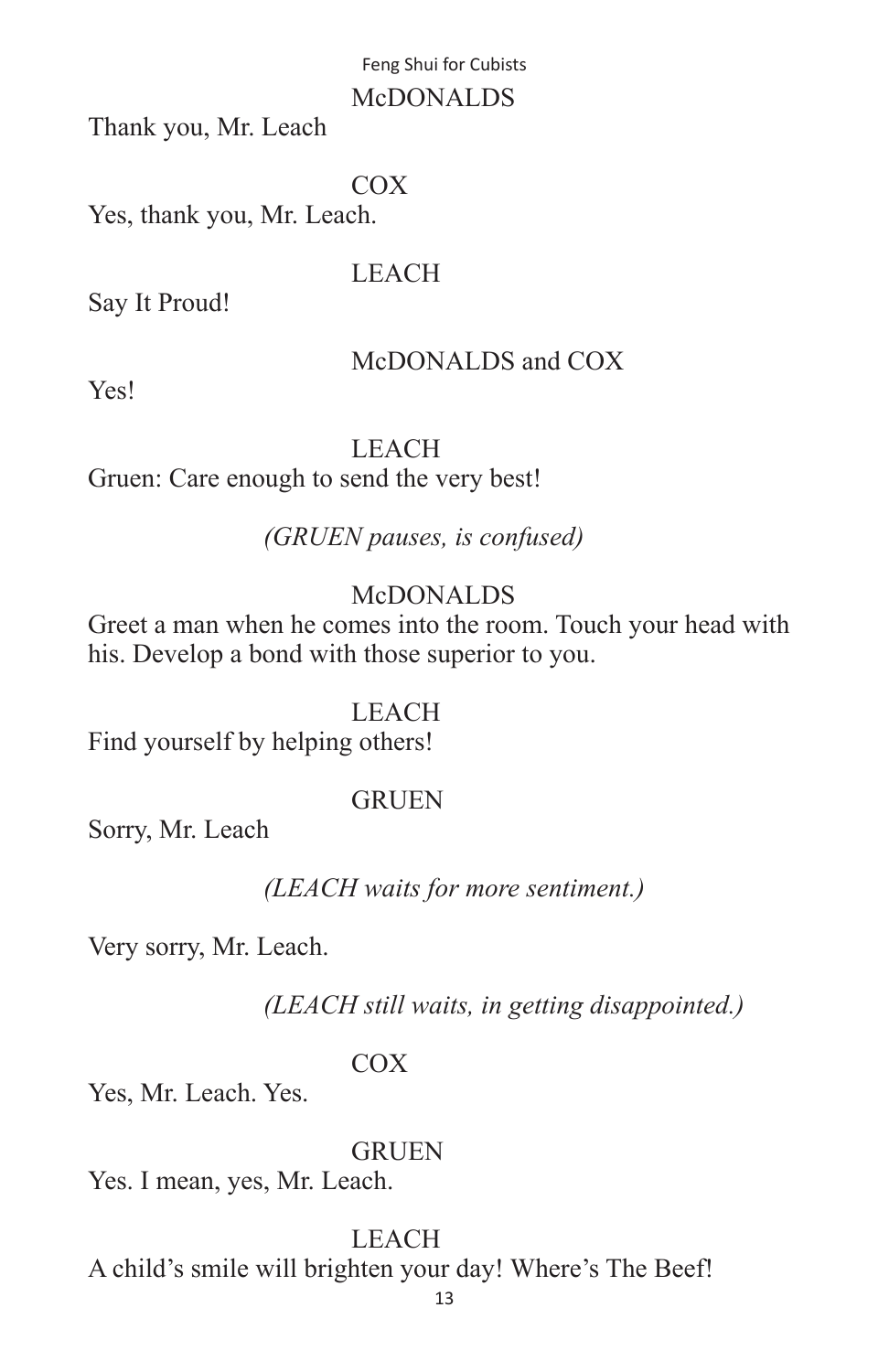#### McDONALDS We haven't briefed Gruen on the Trust project yet.

## LEACH

Show your man you love him! Buy a gun this holiday season!

#### McDONALDS

We really are sorry. It's completely Cox's fault.

## COX

Yes, sir.

# McDONALDS

He is a complete waste of space.

## COX

Oh, yes.

## LEACH

Just Do It!

## McDONALDS

The Trust Corporation is preparing to launch a new ice-creamflavored, food-like product worldwide, geared toward low-end consumers without legal resources. The company is giving us an exclusive window to pitch and secure a \$500 million campaign – and you're going to do it.

## **GRUEN**

I get to make a pitch for a \$500 million campaign as my first assignment. That's crazy.

## LEACH

That's Myopia!

## McDONALDS

The Trust Corporation owns one of the world's largest natural gas suppliers. All their hydraulic fracturing of shale has produced millions of gallons of undrinkable, flammable water, but they discovered that you can take that water, combine it with highfructose corn syrup, artificial natural strawberry flavoring, flour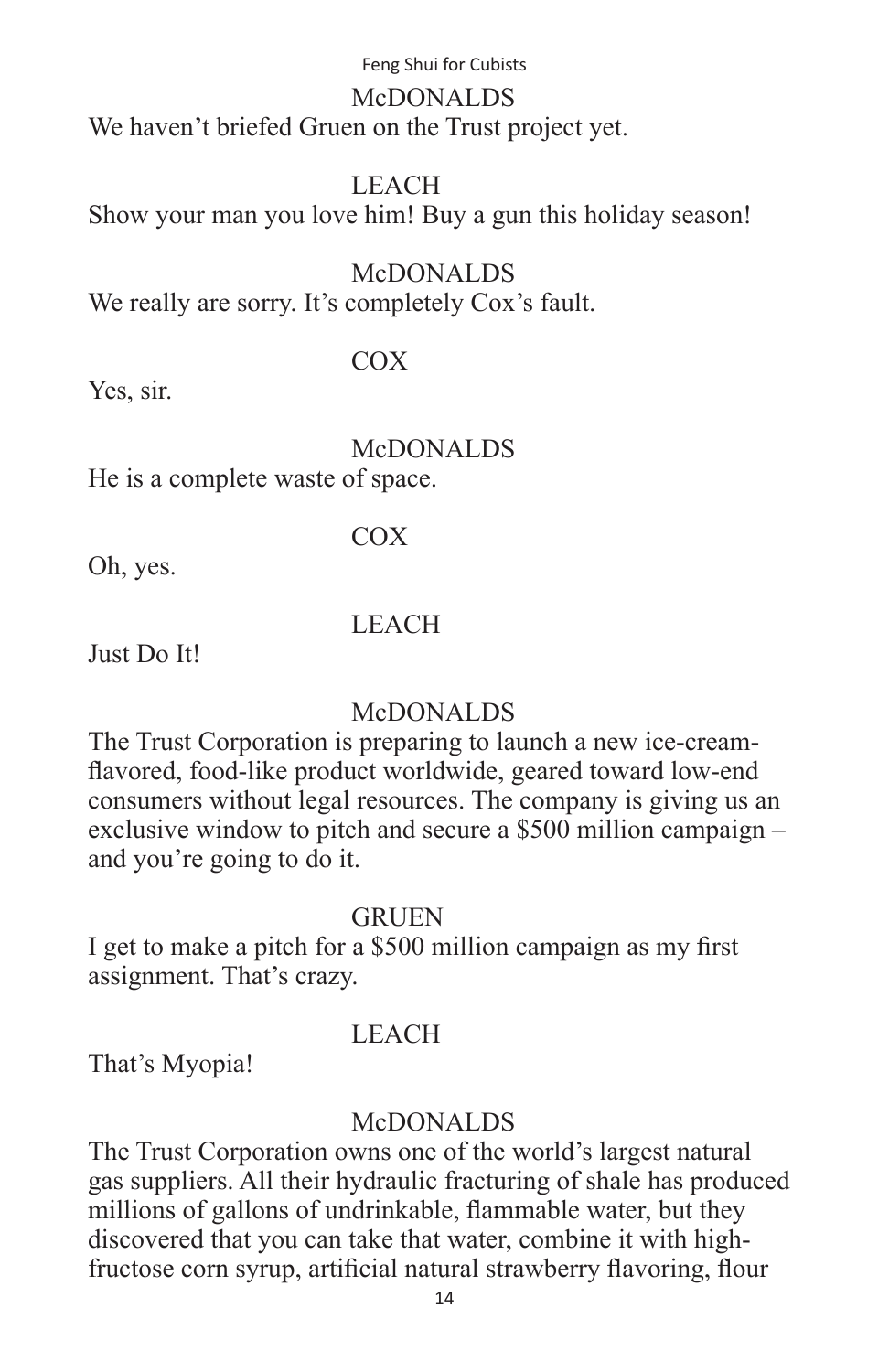#### McDONALDS *(Cont.)*

and arsenic, freeze it and make millions of children's mouths water, with flavorful happiness.

#### **GRUEN**

They're giving poison to children.

#### McDONALDS

Not in levels the FDA finds unacceptable.

#### LEACH

The Name You Trust!

#### **McDONALDS**

The product needs a name, trademark, design, storyboard, slogan: the whole package.

#### LEACH

Tomorrow is the first day of the rest of your life!

#### **GRUEN**

You want me to do this by tomorrow. I can't do that.

#### LEACH

That's Myopia!

#### McDONALDS

Listen, Huckleberry, have faith in yourself. We believe in you. Everyone here believes in you, against all common sense and good judgment. First thing you learn here is you have to work under pressure. That's when true inspiration leaps forth. It'll be easier than you think. We'll just lock you in your office for the next 20 hours, throw a couple snakes in there, give you 10 minutes with the art department – they're very busy, you know – and come tomorrow morning, you'll completely blow us, and the Trust Corporation, away with your idea. You'll collect your \$2 million bonus, we'll cut your finger off and your work will finally be read by the whole world.

## GRUEN *(soaking it in)*

Sorry, I thought you said you are going to cut my finger off.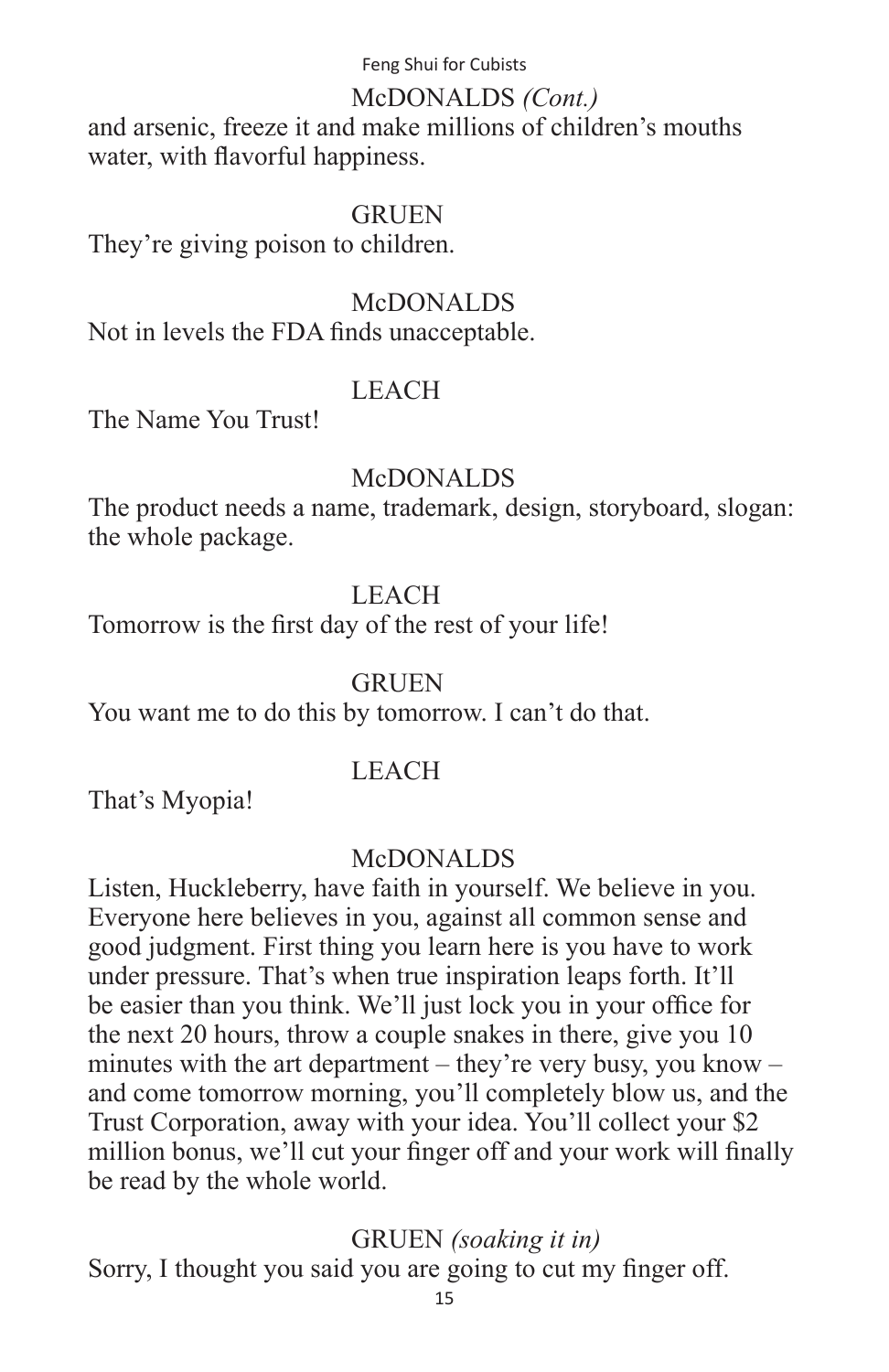*(They look at GRUEN stoically. COX raises his remaining middle finger as an example.)*

# McDONALDS Why did you think we were all missing limbs?

## COX

Stupid hick.

## McDONALDS

It's not your fault, Gruen. I've heard about this Midwestern fatalism. Someone tells you you're going to make \$2 million and all you hear is that you're going to lose a finger.

 *(Pause. GRUEN is speechless.)*

# LEACH

A Cut Above The Rest!

*(McDONALDS pulls GRUEN aside)*

# McDONALDS

Listen, Kid, in advertising a man has to be committed to his ideals, committed to his work. We have to know you belong here; that you're one of us. Ideas don't come from a happy, middleclass existence. They come from pain, trauma, loss. When you have millions of dollars to your name, those are the only things that make you feel anything anymore.

## **GRUEN**

A good idea gets me \$2 million and the loss of a finger. A bad idea gets me a kick in the ass out the door.

## McDONALDS

We don't like to talk about bad ideas here. That kind of negative thinking will fuck your chi.

# COX

Fuck it straight up.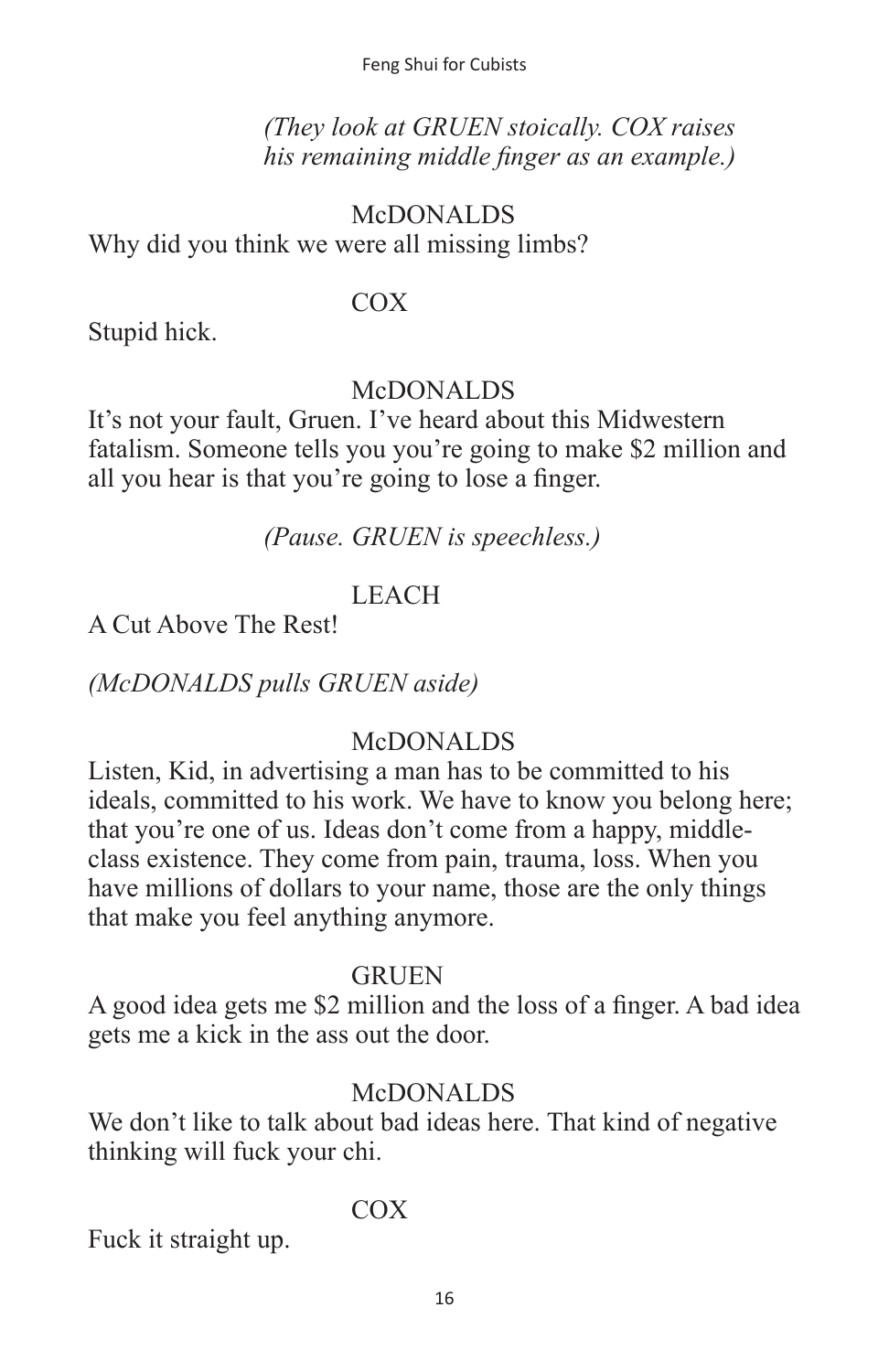#### McDONALDS

Bad ideas are a cancer, developing tumors of clouded thought, preventing you from unlocking the potential of your brain.

#### **GRUEN**

You can't prevent yourself from having bad ideas. You can't protect against objectivity.

#### McDONALDS

People have bad ideas because they don't understand the impact a good idea can have. When someone has a good idea, society treats him like a dog, patting him on the head, pleasantly surprised that anything useful would ever fart itself out of that brain.

#### LEACH

Show your dog you love him!

## McDONALDS

Society expects all its members to have bad ideas, and that's why it doesn't advance. It spends all its resources protecting against bad ideas. That's why society needs us. We know how to get the good ideas out of a man. We know how to move forward. We hold the keys to the good life – in our heads. All other parts of our bodies are useless, meaningless … give me a fancy word for useless.

#### **GRUEN**

Vestigial.

#### McDONALDS

That's a big word. See, I unlocked your mind by just talking to you, putting you on the spot. You are going to love what starts to flow from your mind when you free yourself from these pounds of flesh weighing down your head. Look at us. We've had real ideas. Good ideas. And we've got more to give.

#### **GRUEN**

Your secretary must have had a couple great ideas herself … because she has no boobs.

*(GRUEN's joke falls very flat.)*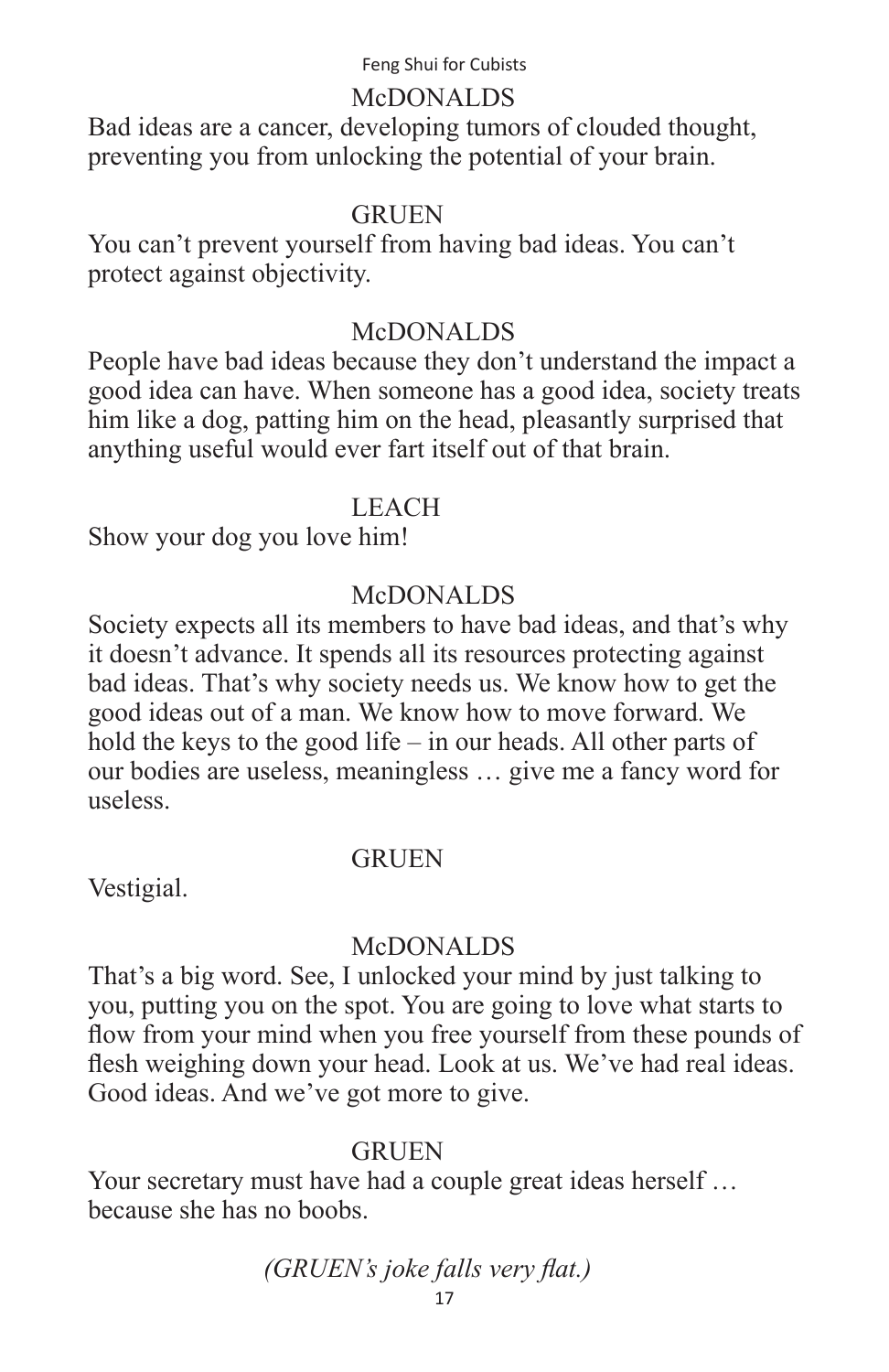#### McDONALDS

She had breast cancer, you idiot.

# LEACH

Uh oh!

## COX

Oh my god.

# McDONALDS

She had a life-saving mastectomy.

# COX

Holy Jesus.

# McDONALDS

She's a mother of 3, a widower, and completely worthless in your world because she has no breasts.

# COX

What a pig!

# GRUEN

I didn't say or imply she was worthless.

# McDONALDS

No, in your rush to objectify her, you stopped when you noticed her shirt had no bumps.

## COX

Misogynistic hick.

# McDONALDS

You have to go apologize to her or your chi will self-destruct.

# LEACH

Say It With Flowers!

*(A greeting come from just offstage.)*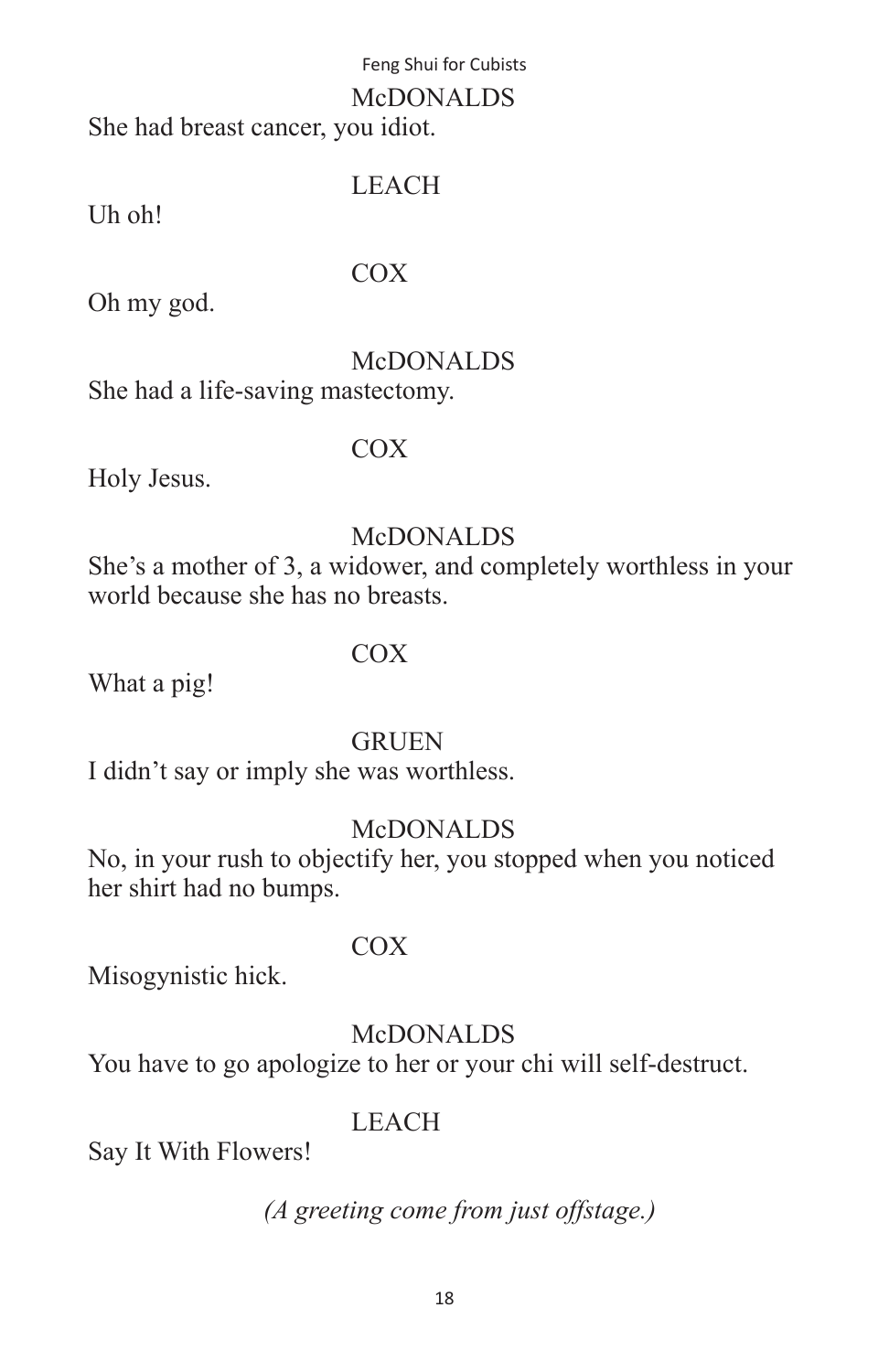#### Feng Shui for Cubists PULATER

Hello everybody!

## *(PULATER enters. He has no arms and is more mentally disabled than not.)*

# COX, McDONALDS and LEACH

Hi Pulater.

## *(They touch heads as a group.)*

 COX We have a new boy here for you, Pulater.

## PULATER

Yea!!!!!!

 COX This is Gruen. He's going to be your new friend.

#### PULATER

Yea!!!!!!

 *(PULATER makes the clicking/clomping noise with his mouth. The other three join him. PULATER goes to touch heads*  $with$  *GRUEN.*)

Hi, I'm Manny. What's your name?

*(PULATER headbutts GRUEN.)*

## GRUEN

Ow!

## PULATER

Sorry, Ow!

## McDONALDS

He's the new copywriter.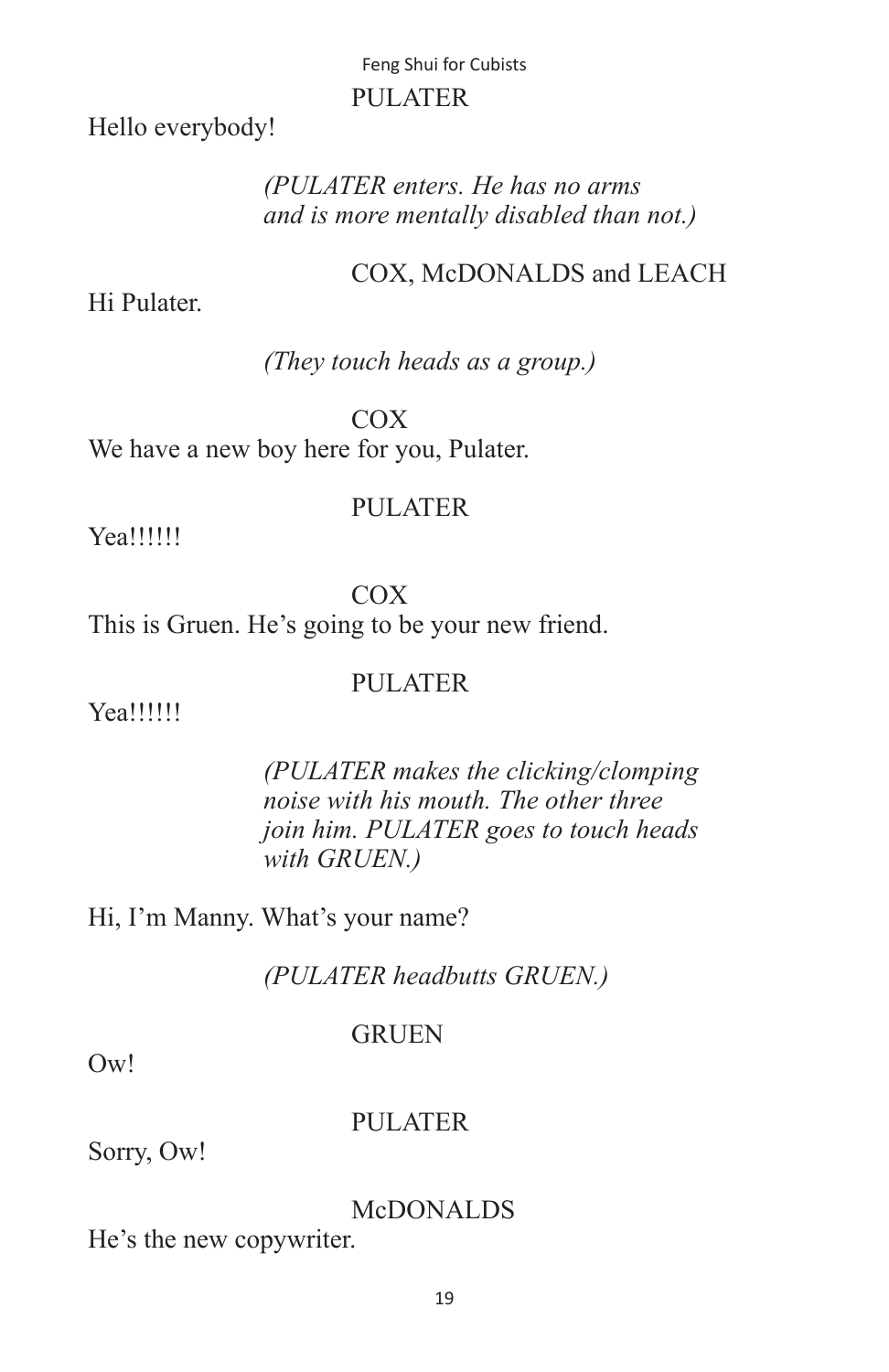# Feng Shui for Cubists PULATER Really! Ow! We are going to have lots of fun!

#### GRUEN

**Great** 

#### LEACH

The fun never ends!

# **McDONALDS**

Pulater is our most senior ad man. No one in the company has had more success with campaigns than him.

# COX

McDonalds said he likes you.

# PULATER

I like him, too!

# COX

He works on all our campaigns relating to tobacco, oil and gun **lobbies** 

## LEACH

Marlboro tastes like hot, smoky candy!

# PULATER

I wrote that. Ha ha.

*(They all click/clomp with their mouths.)*

## LEACH

Drive Faster, Mommy!

PULATER

LEACH

Ha ha ha ha. I make words.

Yeah.

20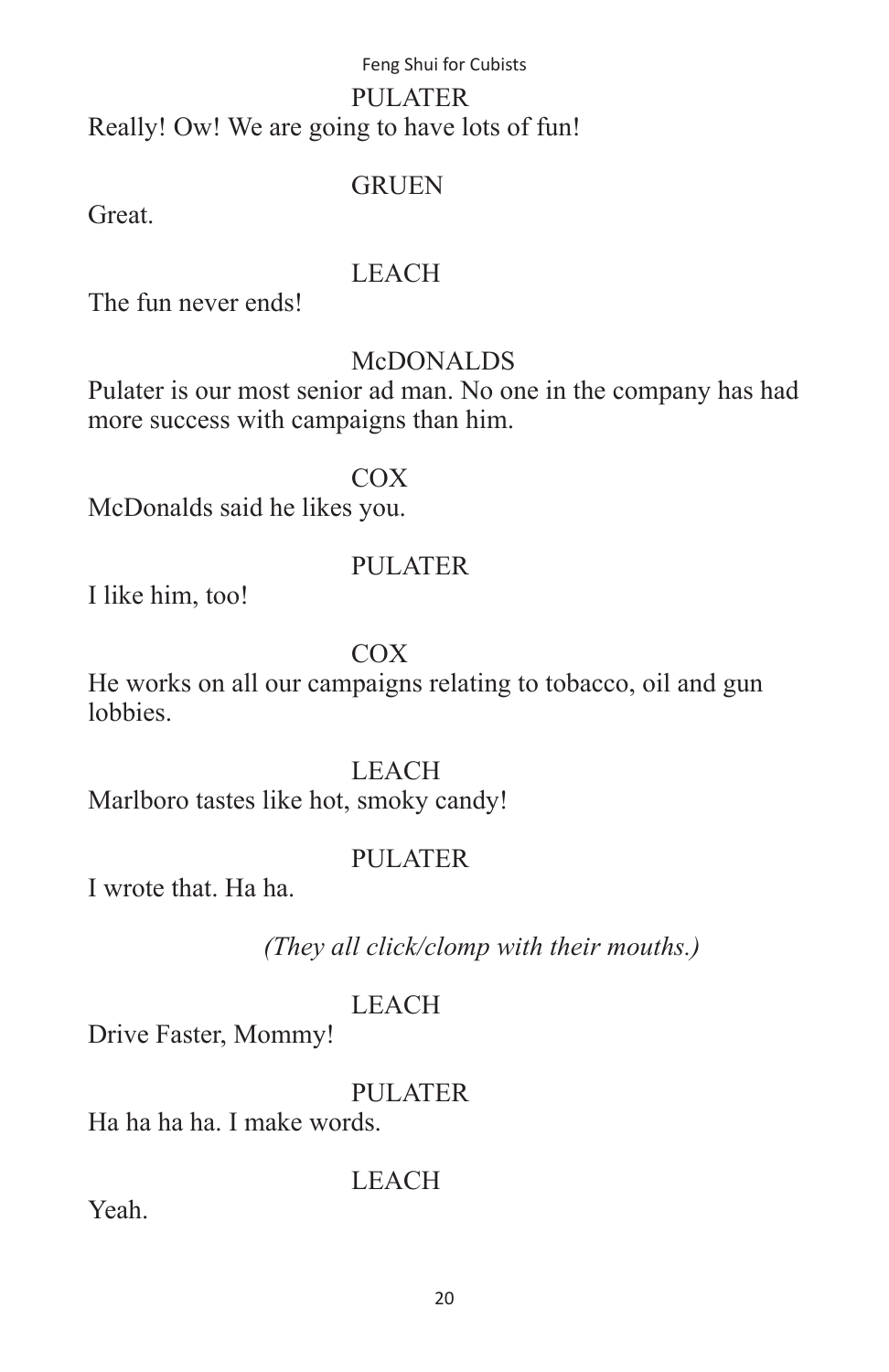*(They stare at each other with mutual admiration, sharing a moment. LEACH then turns to GRUEN.)*

Suck his dick!

#### COX

That will fix your chi, Gruen.

## *(PULATER clicks/clomps; they all click/clomp.)*

#### PULATER

Time for fun!

#### **GRUEN**

I'm not going to do that.

 *(Everyone groans.)*

#### McDONALDS

Jesus, Gruen, can't you see he doesn't have any arms? I thought you dirt farmers were supposed to be salt-of-the-earth people. Never turn your back on someone in need.

#### LEACH

Do a good deed daily!

#### PULATER

Maybe later. I have an NRA meeting.

 *(PULATER makes gun noises with his*  $m$  *mouth* and *laughs.*)

Bye Bye!

## *(PULATER exits.)*

 LEACH A New World Awaits! That's Myopia!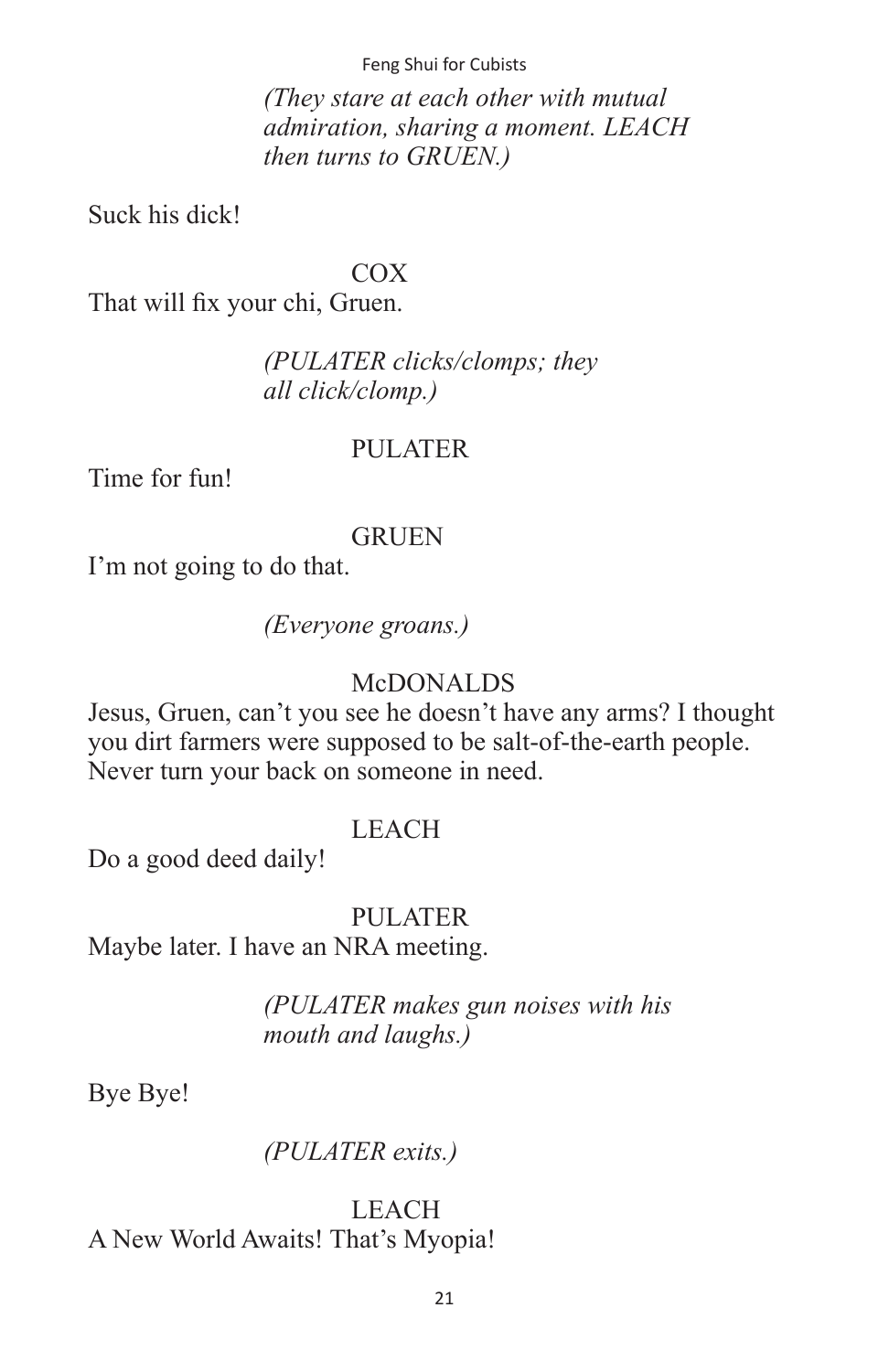# McDONALDS

Listen, and I'm only going to tell you this because I like you and want you to do well here: When someone with a higher standing than you tells you to do something, you do it. You smile, you say "Yes," and you do it. If someone ever gets to the point where they trust you enough to ask you a question, the answer to that question is YES. If it's not a yes-or-no question, the answer you give is the answer you think the asker wants to hear. That's called respect. That's something we earned. A man tells you to do something, you do it. You've got plenty of other opportunities during the day to think. Now get to work. Go be a hillbilly genius.

# *(McDONALDS exits.)*

# **COX**

Nice first impression.

## **GRUEN**

Tell me what happens if I fail.

# **COX**

Don't confide in me. I'm not your friend. You're not like me, yet. We'll be best friends, and you'll feel eternally grateful that I shared the gift that is me with you, but not yet. (Pause) Truth is, I've never seen anybody fail here. Maybe it's too hard to fully let all this soak in at first, but I tell you, it works. You'll never feel freer. I'll go get the snakes.

*(Blackout.)*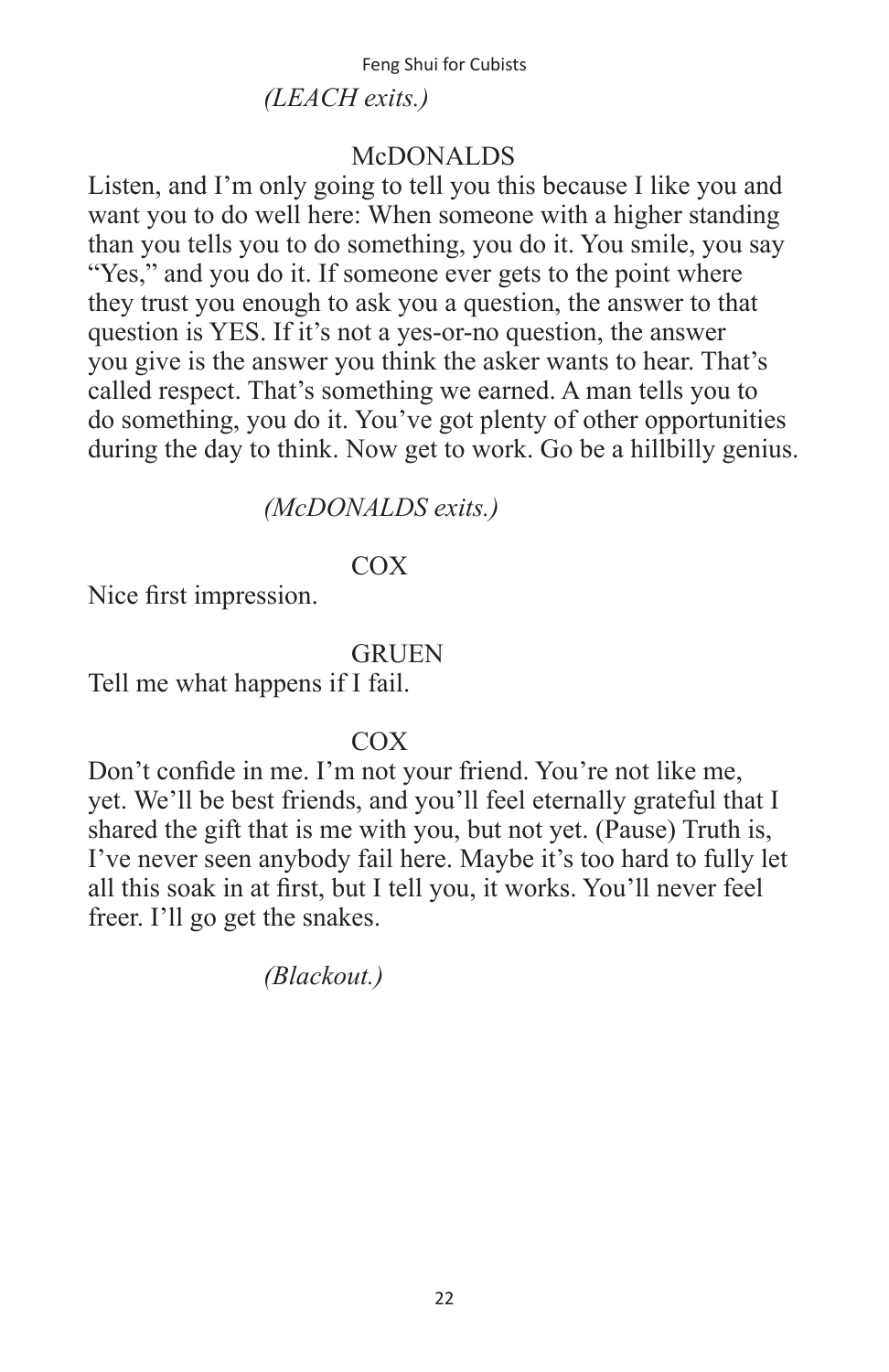# **Scene 2**

SCENE: The conference room, the next morning.

AT RISE: A projector and screen are set up at the side of the stage – though one could use an easel and drawings/pictures on cardboard. The exact location of the display is not as important as the need for the audience to see the presentation. COX, GRUEN, PULATER and McDONALDS are sitting around the table, which still has a box sitting on it. GRUEN is disheveled.

# PULATER

They were mean. I don't like them anymore. They think I'm retarded. I'm not. I know the difference between Russian wildsturgeon caviar and caviar from an Iranian fishery. I might sue them. That would be fun.

> *(LEACH makes his siren sound and enters with TRUST.)*

# LEACH

A Name You Can Trust!

 *(TRUST goes around and touches peoples' heads with his.)*

## TRUST

Hello gentlemen. It's lovely to see you all again. You're looking great.

## McDONALDS

Mr. Trust, this is Gruen. He'll be giving the presentation today.

 *(TRUST touches his head with his to greet him.)*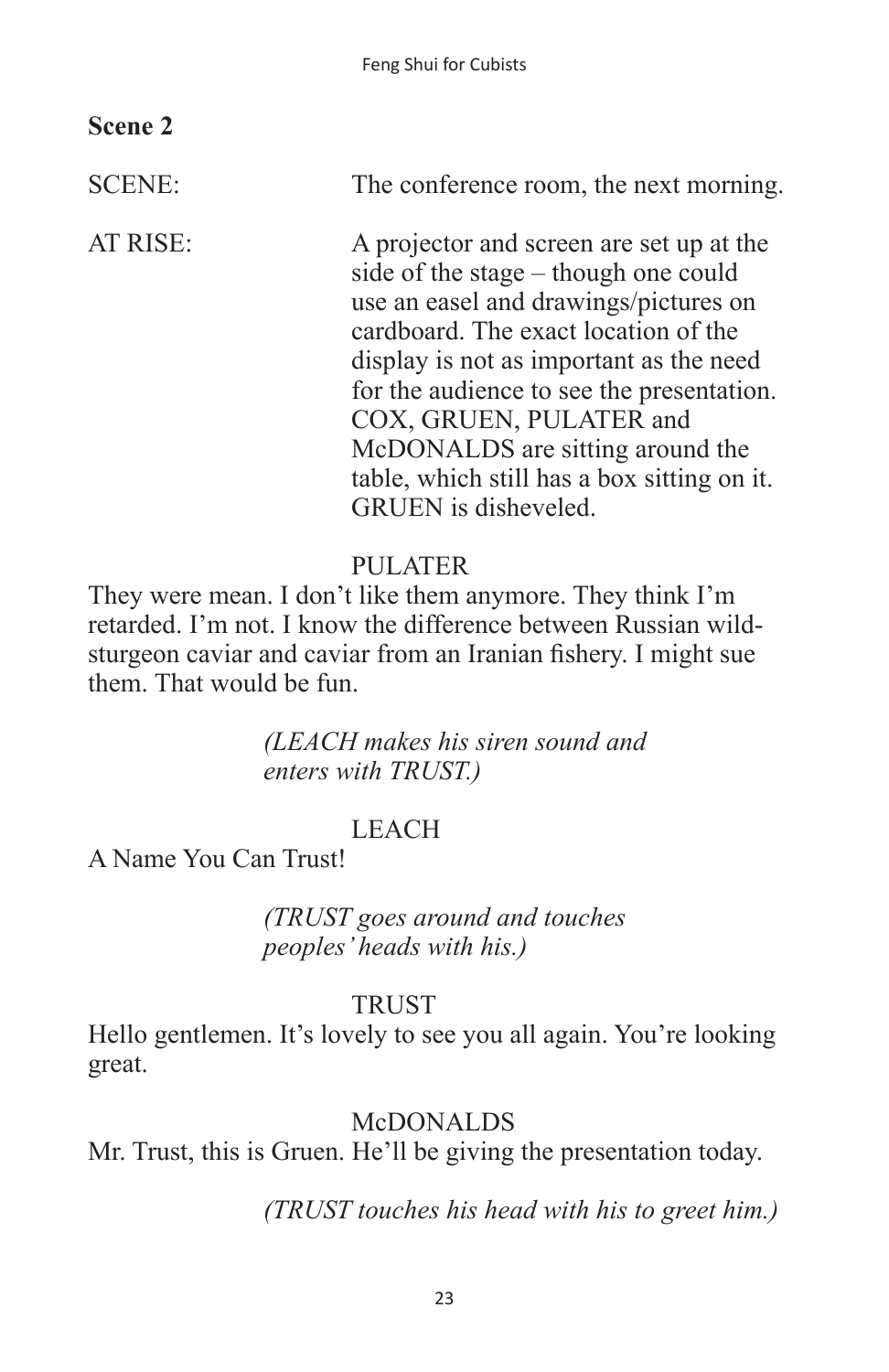#### **TRUST**

New blood! I love it when you assign my important projects to new people.

#### **GRUEN**

I'll do my best.

#### TRUST

I'm sure you will. I know exactly what's going on at all times.

## LEACH

Time Is Endless!

## **TRUST**

I hope this pitch is very long because I have nothing better to do.

## LEACH

There is no time like the present to give presents!

## **TRUST**

I completely understand what you're saying at all times.

## PULATER

I want to ride a pony!

 *(pause)*

## **GRUEN**

I guess we'll get started then.

## LEACH

Be Your Own Boss!

## **McDONALDS**

Sheesh, we almost forgot Mr. Hlava. He wanted to hear your first pitch.

## *(McDONALDS lifts up the box from the table to reveal HLAVA, the head of the company.)*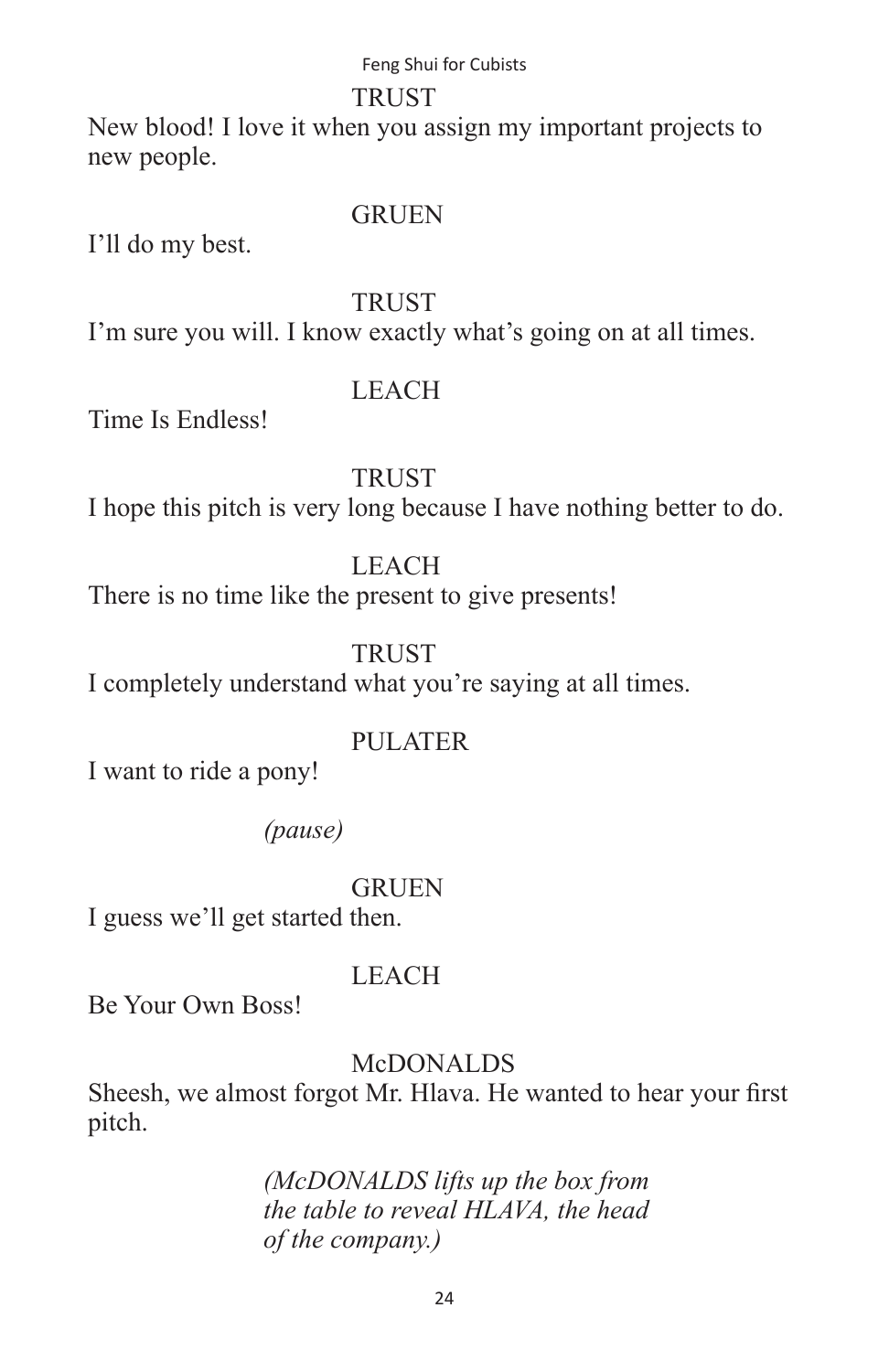Feng Shui for Cubists GRUEN

Jesus Christ!

## HLAVA

Mrraah!

TRUST

Good to see you again, Richard.

 *(They touch heads.)*

## HLAVA

Blugah.

 *(The others talk over themselves asking "how are you, Mr. Hlava.")*

# LEACH

Say Hello To A Good Buy!

 *(Lizard-like, HLAVA assesses the situation in silence.)*

## HLAVA

Mulahgubuuur-urghbur-ur ur urrrr.

 *(Everyone clicks/clomps to cheer his speech.)*

## McDONALDS

Go ahead.

## **GRUEN**

Thank you, Mr. Trust, for giving us the opportunity to help The Trust Corporation nurture your new product, from inception to market, from market to icon, from icon to addiction.

## TRUST

I like this so far.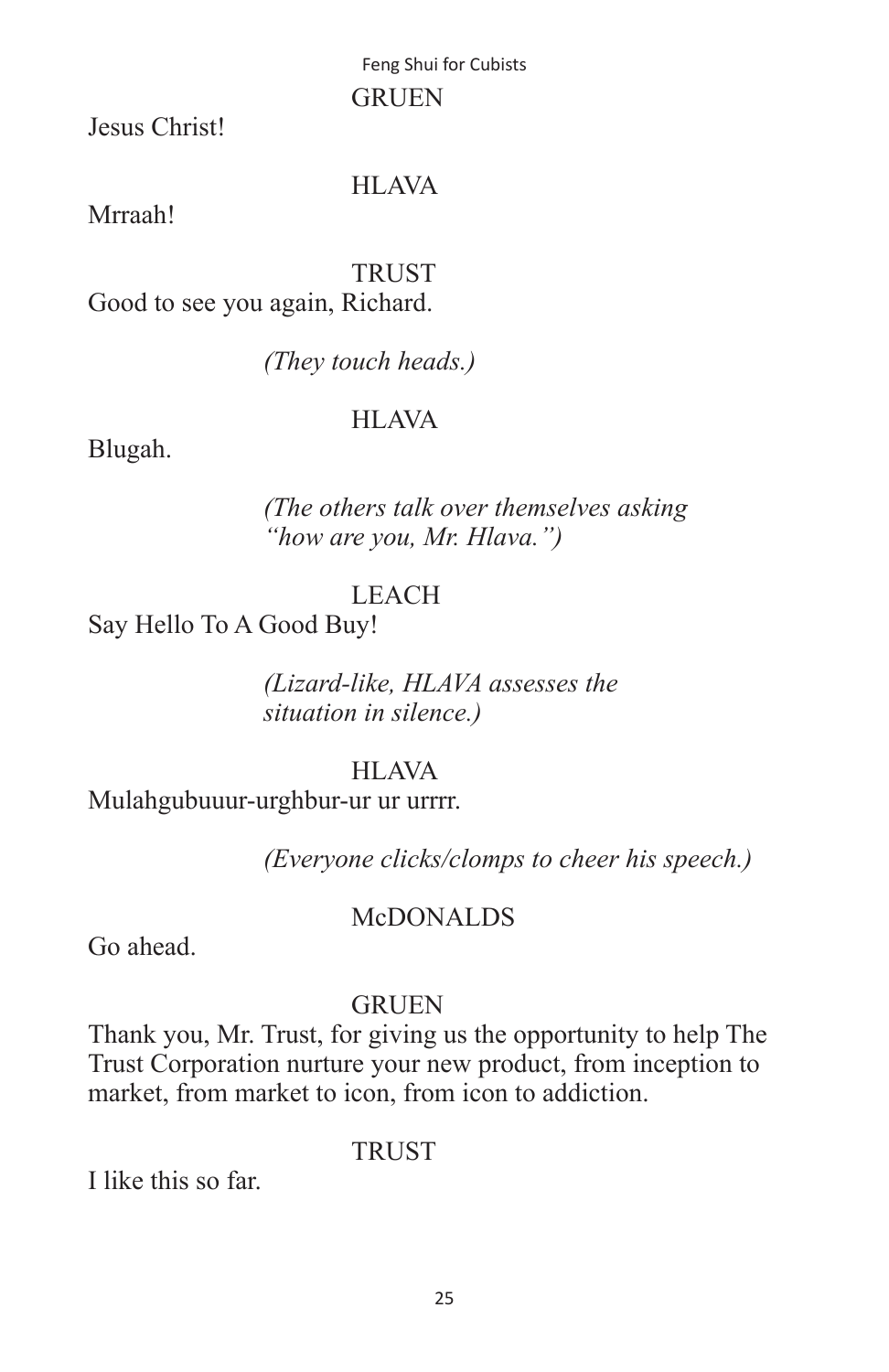#### **GRUEN**

When I think about your product, I don't think of the flammable water or arsenic or high-fructose corn syrup. I think of flavor. I think of fun. I think of something technically edible.

## *(These three things could be part of a slide.)*

So as I stood on the table in my brand-new office, trying desperately to keep track of where both snakes are at all times, I thought about the possibilities, about the things in this world that form union with flavor, fun, edibility based on a technicality.

#### TRUST

This kid is good.

#### **GRUEN**

Then, I considered the market, the low-end consumer who has nothing left to lose. Since that's most of the world, it was difficult to narrow down what our ideal customer – a brand leader who can make your product go viral in his village or tribe – looks like, what he acts like. With all that in mind, I want you to meet him.

> *(Slide shows picture or cartoon of a short/ underdeveloped, dirty Mexican child who is wearing a sombrero and a poncho and holding a burrito.)*

This is Pablo.

#### PULATER

Hi Pablo!

#### GRUEN

He is a dirty Mexican. He has no future, no hope. He'll die of type-2 diabetes if he doesn't catch an errant bullet from a shootout between rival drug cartels or find his head sitting next to him one day. With his world and sense of reality collapsing around him, there's one thing he finds comfort in: ice cream. Or he would, if he could afford ice cream. After all, he is a dirty Mexican child who might be lucky enough to earn a peso or two from mining mercury from the mouths of cartel victims strewn across his local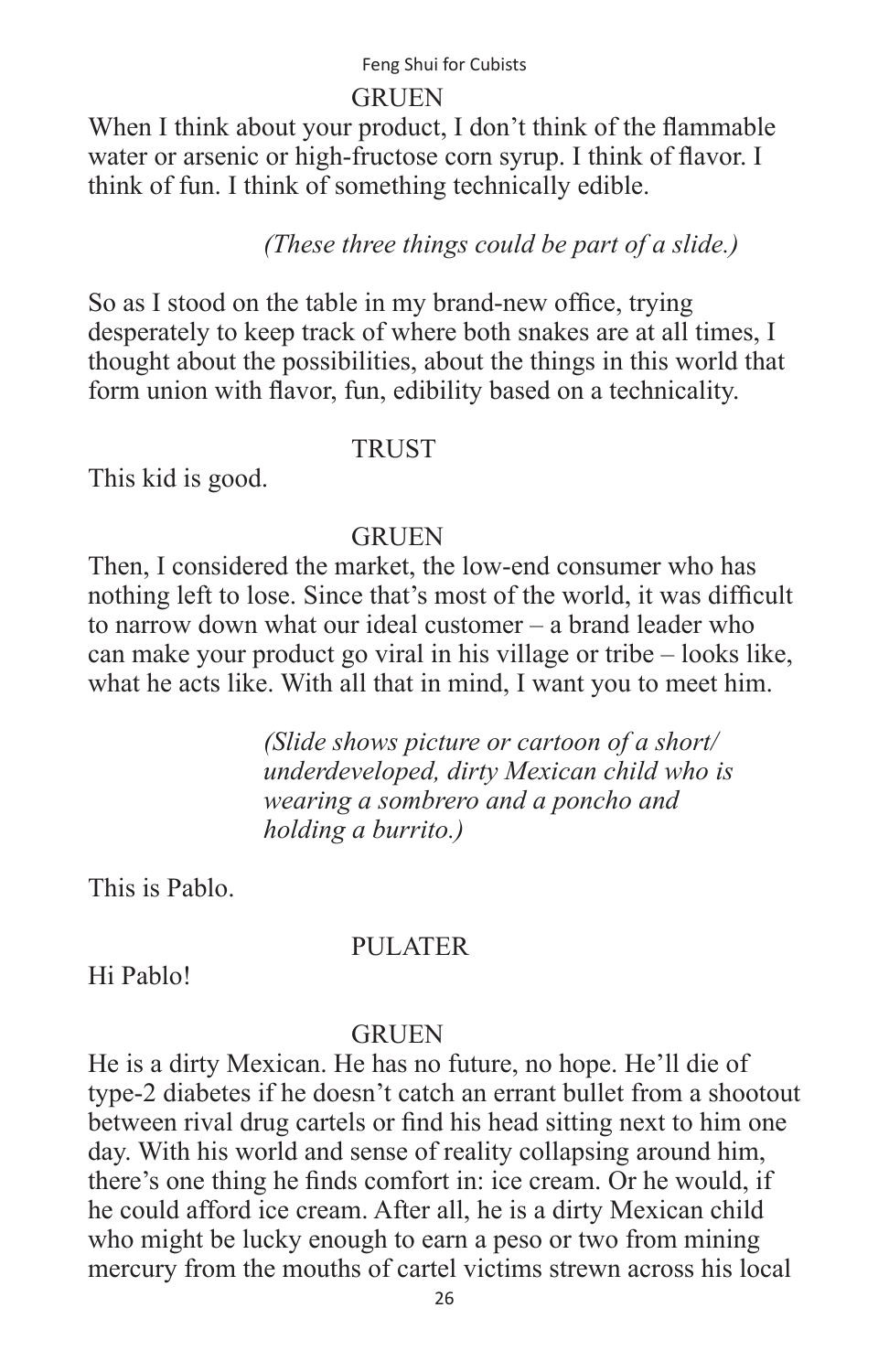## GRUEN (Cont.)

roads. But thanks to The Trust Corporation, Pablo can get his icecream-like substance and re-energize himself before a long night of scavenging. May I introduce:

> *(A slide reveals a mock up of packaging for the product: a caricatured Mexican boy holds a cat by its still tail and licks its ass hole.)*

Mother Pucker.

## HLAVA

Brlrb-oooooo.

## **GRUEN**

Thanks to Mother Pucker, children of all ages can enjoy the cool, numbing sensation of licking a cat's ass hole anytime, day or night. Its undeniable faux-strawberry aftertaste and unique shape will give Mother Pucker instant brand recognition in all developing nations.

> *(The next slide shows the shape of the food item. It looks like a Y. It's shown side-by-side with the upside-down back profile of a cat with its tail up in the air.)*

Notice the shape. Mother Pucker is the only ice-cream-like substance that you can eat out from the middle. Imagine the stick is the cat's tail. The treat then forks like the cat's legs, leaving a tart, creamy delicious brown center that you eat first.

## PULATER

I like kitties.

## **GRUEN**

Well, you'll love this:

 *(The last slide shows a slogan with a smiling, dirty Pablo and one happy cat.)*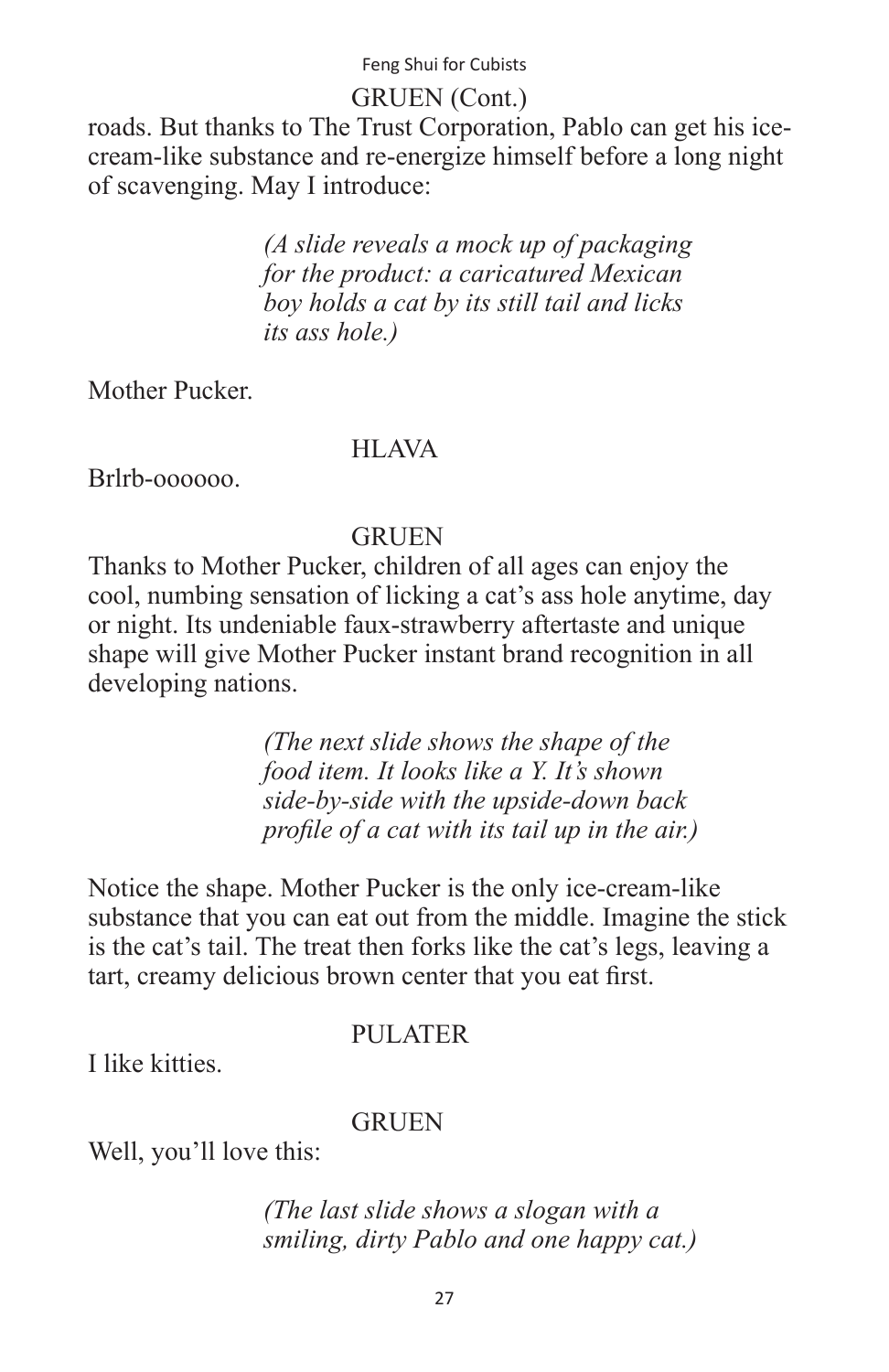#### GRUEN (Cont.)

Mother Pucker: Lick it clean.

#### *(pause)*

You're welcome.

 *(GRUEN sits. The ending hangs in the air until HLAVA speaks.)*

#### HLAVA

Mrlagle prbbbt-plwupls-nyuck-nya-nya

 *(Silence. TRUST then stands up, puts his hands on the table and slowly makes the clicking/clomping sound, with crescendo, as the others slowly join in the applause, building into an aggressive standing ovation.)*

GRUEN (over the applause)

No! No! No!

 COX Good try, you dumb hick. I told you I've never seen anyone fail.

 *(Applause dies down.)*

## PULATER

Ice cream tastes good!

LEACH

A Taste Of The Old World!

 McDONALDS You got taste, kid. I'm proud of you.

## COX

Yes! Yes! Yes!

#### HLAVA

Gru-nebra-ra-ra blechal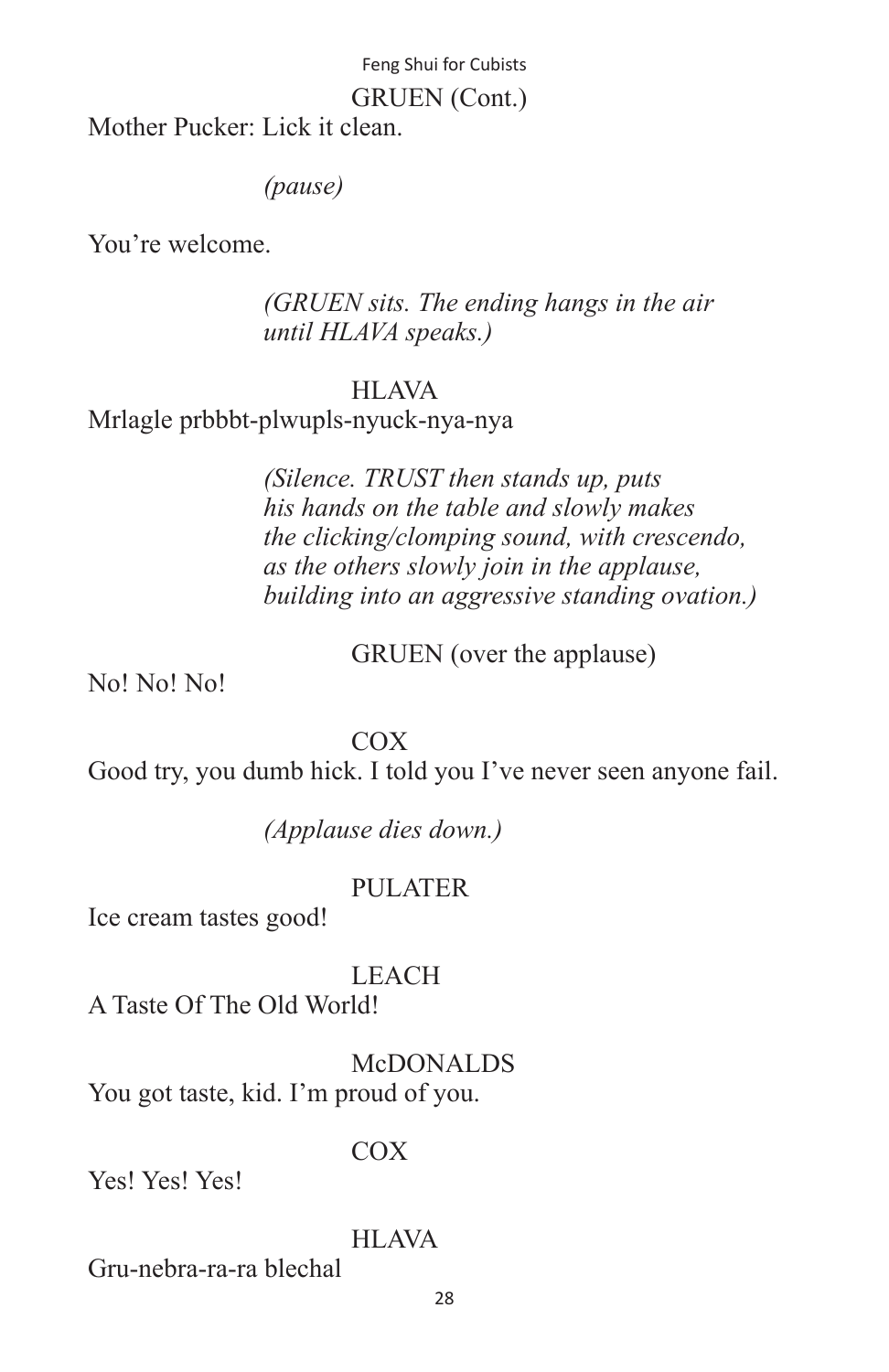#### TRUST

Speaking of taste, let me say that this is the classiest pitch I've ever been to. I've enjoyed every minute of it, and I think Mother Pucker will be a huge success. Now.

# *(TRUST pulls out a meat cleaver.)*

I'm really going to hate doing this.

# *(COX and McDONALDS flank GRUEN)*

# **GRUEN**

Let's be reasonable here.

# **TRUST**

I'm always reasonable.

# GRUEN

There's no way you possibly could have liked this. It's racist, disgusting and immoral.

## **TRUST**

I hate all those things you just said, but your idea is just so good that I don't have any other choice but to go forward with it. Now, come get your reward.

> *(COX and McDONALDS pull GRUEN over to the table between HLAVA and TRUST.)*

## **GRUEN**

Really, this is completely unnecessary. Your approval is reward enough.

## **TRUST**

It is for me, too. Put your hand on the table.

# PULATER

Chop chop!

# McDONALDS

Let me talk to him for a minute.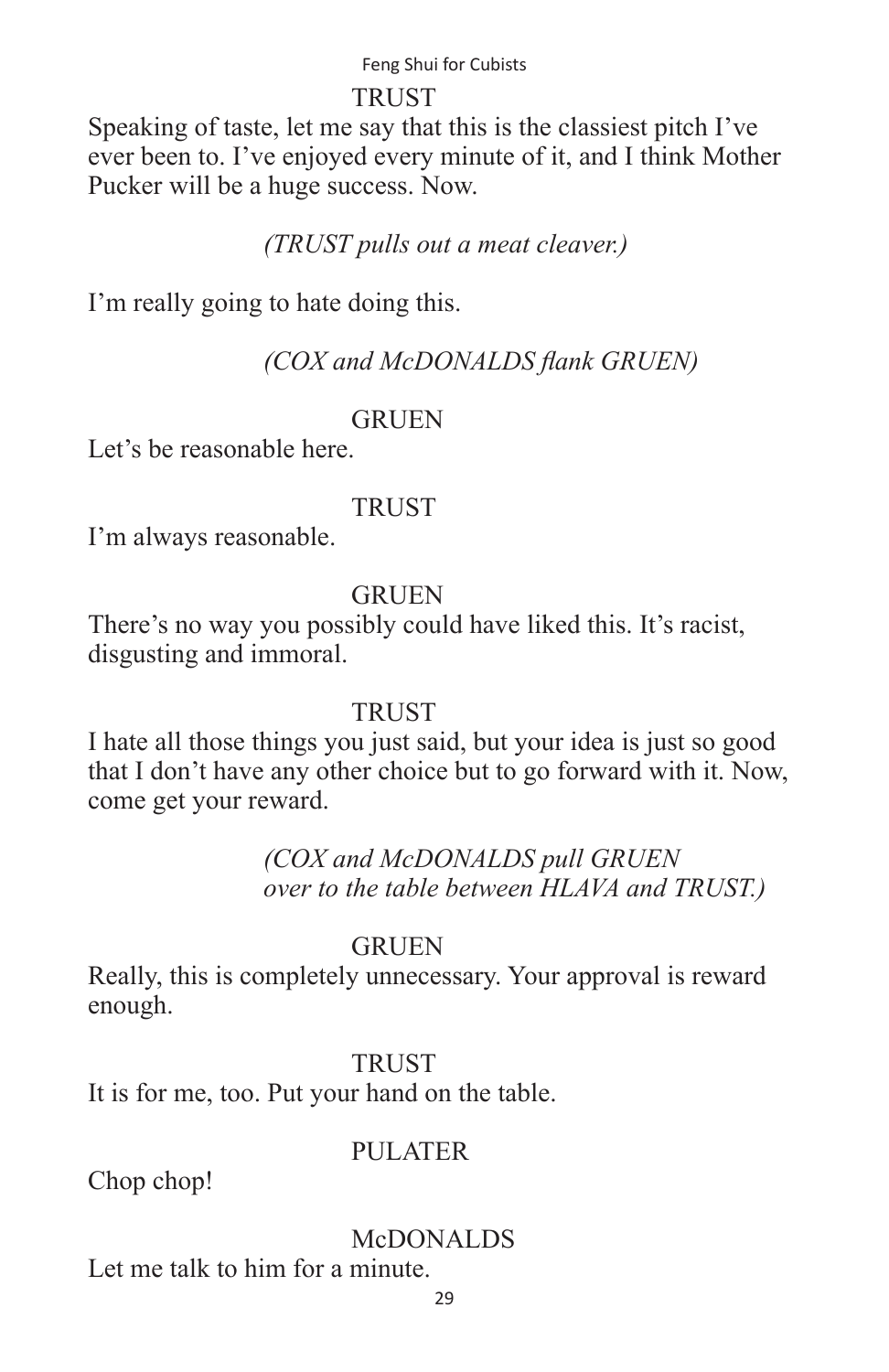#### TRUST

Take as long as you want. I'll wait all day.

 *(COX and McDonalds pull GRUEN to the side.)*

#### McDONALDS

Listen, you stupid hick, you're focusing on the wrong thing again. You just landed a multi-multi-multi-million-dollar ad campaign.

#### COX

Without breaking a sweat.

## McDONALDS

Without breaking a sweat. You are about to be \$2 million richer because of it.

## COX

That's like a billion dollars where you're from.

## McDONALDS

You're going to get published. You're going to get read. Millions, maybe a billion people around the world will know your work. Every time they see a cat licking it ass, their mouths will start to water for a sweet frozen treat, and they'll think of you and your vision. Most importantly, you're going to become one of us. You'll finally have one place in this world where you will fit in, where you'll belong. We will never, ever turn our backs on you, not once you commit to us. *(pause)* Or, you can go back to your life of nothingness, where you have nothing, convince yourself that you're content looking for an answer that doesn't exist. I know you don't want to hear it, or don't want to believe it, but money is what matters in your life. When you have it, you can do anything in this world you want; when you don't, you're its slave. If you want to spend your life wandering aimlessly, looking for answers, there's the door. It's your chi; it's not mine. You want to spend your life living it, put your hand on that table, son.

> *(COX and McDonalds back off. The stage is still.)*